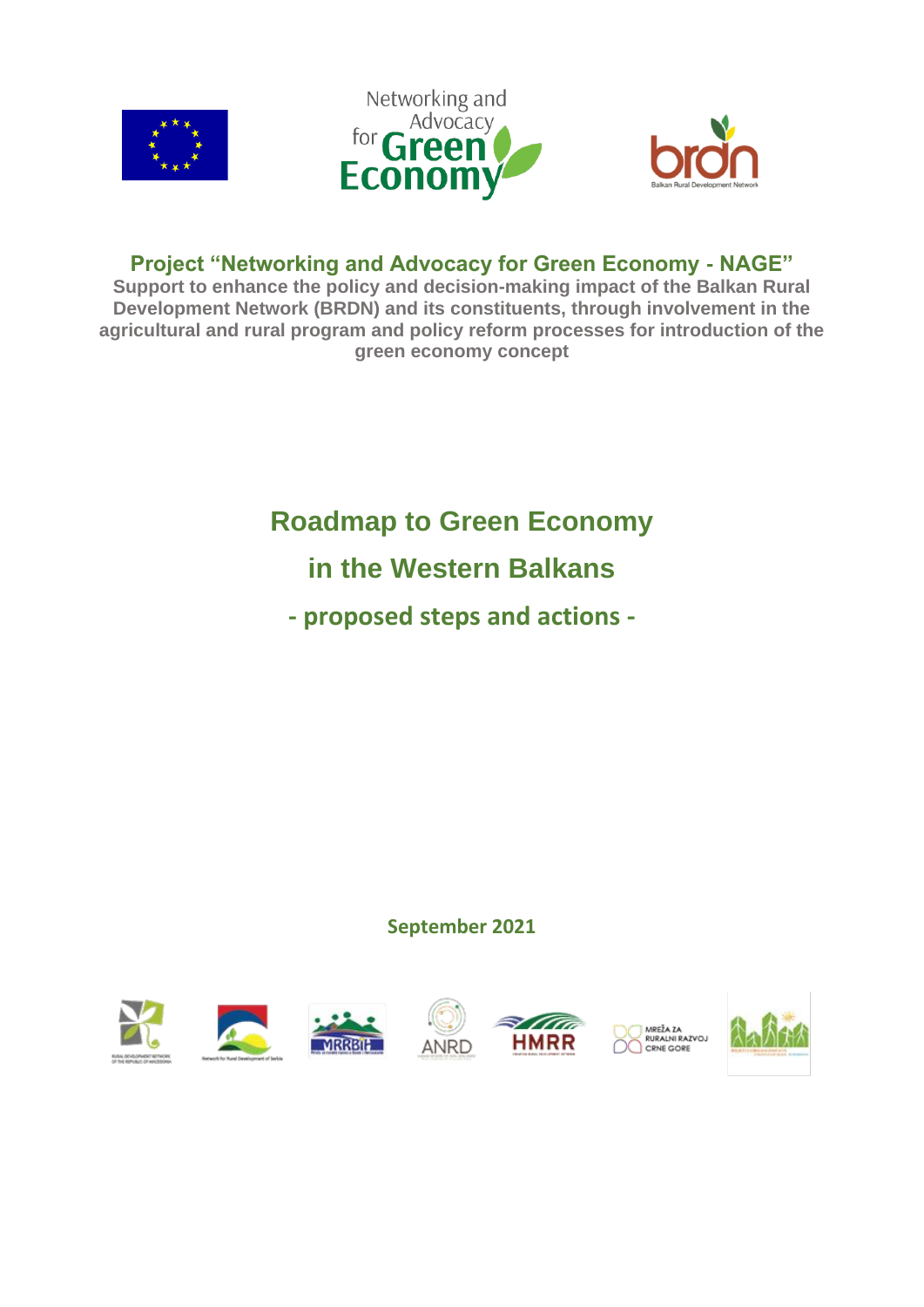### **INTRODUCTION AND BACKGROUND**

The overall objective of the project "Networking and Advocacy for Green Economy-NAGE" is to **provide support to enhance the policy and decision-making impact of the Balkan Rural Development Network (BRDN) and its constituents, through involvement in the agricultural and rural program and policy reform processes for introduction of the green economy concept.** 

#### **Objective**

This output is a part of the broader objective of development of strategic documents and policy briefs to attribute the processes of national agriculture and rural development policy amendments in the WB countries for achieving enhanced introduction and/or advancing of green economy model by ensuring participative approach that will satisfy the rural networks' constituents' and rural stakeholders' needs and interests.

This will contribute to the achievement of the following project's expected result to initiate comprehensive and CSO participatory policy development process through identification of the key stakeholders for including/promoting green economy in agriculture and rural development and defining a roadmap with proposed steps and actions for introducing and advancing the green economy concept in the Western Balkan countries.

#### **Transition to green economy**

The transition to a green economy is critical for addressing the economic, environmental, and social pillars of sustainable development. Agriculture is a unique sector that encompasses issues such as food security, environmental sustainability, and economic opportunity simultaneously. As such, the sector must not only ensure food supply and achieve profitable operations, but also needs to improve its environmental sustainability through reduced footprint of production and climate change adaptation, as well as ensure improved rural livelihoods, long-term viability of farmers and others involved in the supply chain.<sup>1</sup>

Agriculture has a central role in delivering a green economy, with farmers and the agri-food industry as drivers of these changes. The sectorial transition to a green economy means adopting a wideranging, knowledge-cantered approach to agricultural development. To achieve this, several few major objectives should be in the focus: (i) address the implementation gaps through targeted training, knowledge sharing, and advisory services; (ii) ensure consistent, evidence-based agricultural and rural development policy; (iii) improve productivity by supporting innovation, technology transfer and learning from best practices.

Agriculture is a major sector in all the Western Balkan economies, significantly contributing to both the gross value added and employment, especially in rural areas. A fundamental shift in the way the whole food system operates in these countries is vital to fully realize agriculture's potential to secure quality and safe food, ensuring a fair standard of living for the farmers and their community, with optimal resource use and environmental care. To boost the green economy switch, this sector should be increasingly innovation-driven, through various interventions alleviating value chain constraints, such as improved input technology and farmer capabilities. In that sense, transitioning tools are only effective if they are backed up by appropriate policy, infrastructure, and market structure. Furthermore, to inspire innovative actions, policy objectives must be matched with the resourcefulness of the local entrepreneurs.<sup>2</sup>

<sup>1</sup> Farming First Coalition (2014). Agriculture for a Green Economy: Improved rural livelihood, reduced footprint, secure food supply.

<sup>2</sup> World Economic Forum (2010). Realizing a New Vision for Agriculture: A roadmap for stakeholders.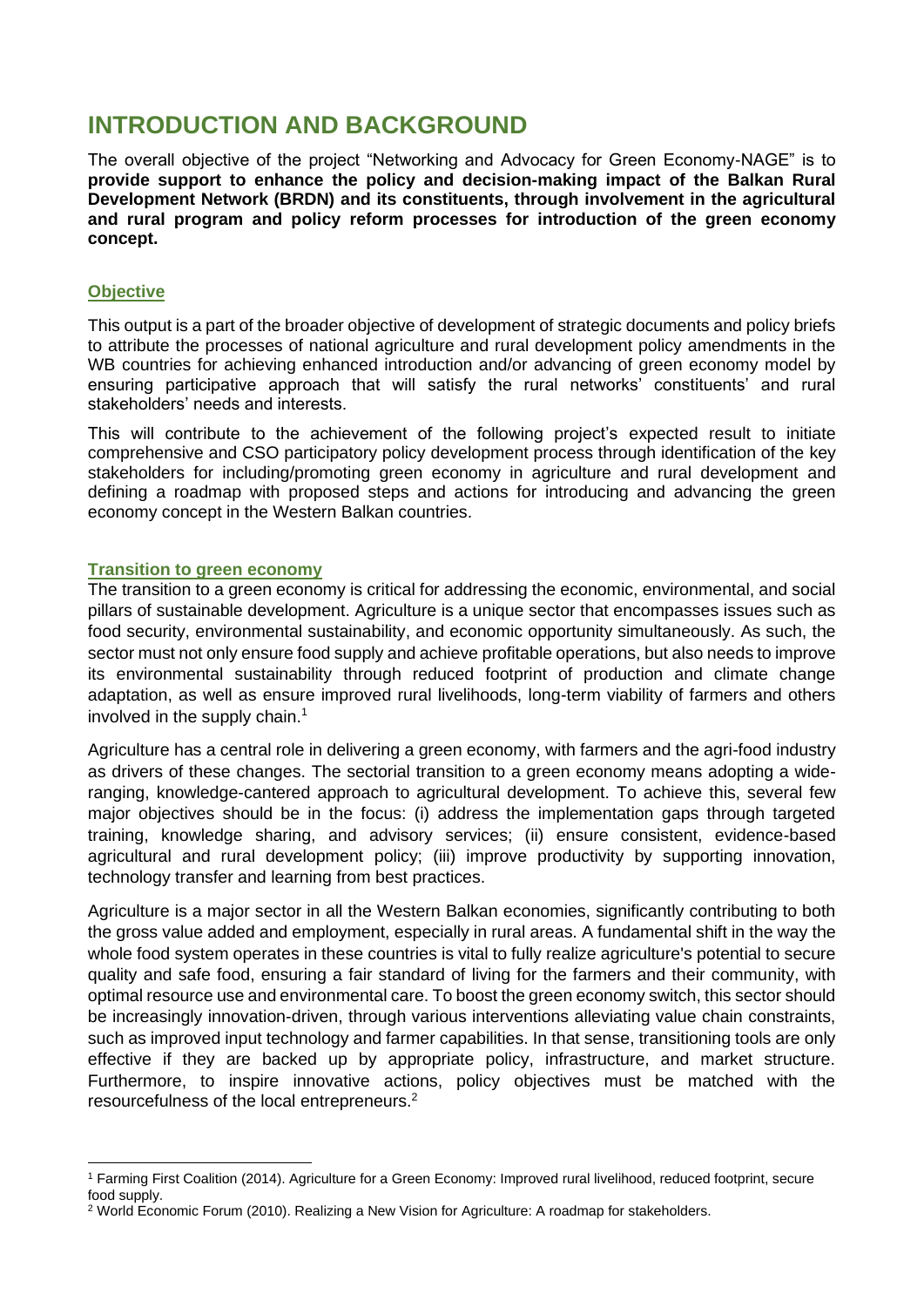In order to be effective, green economy roadmaps typically involve several conditions that need to be worked on simultaneously, both bottom up and top down, and in the short and long run. Among the most important ones is **collaboration**, with enhanced links between key actors, greater transparency and reporting of relevant policy and practices among government, implementing units (farmers and industry), civil society organizations, and community, donors and other stakeholders. The scale of the green economy challenge entails everyone to step up their efforts: (i) governments to set the priorities and create the right environment for them to be achieved; (ii) businesses to drive the implementation through enhanced entrepreneurship, innovative thinking, new investments; and (iii) civil society to carry the role of mobilizing and supporting communities, building local capacity, and filling the gaps not addressed by the market. Creating new **innovative** approaches and combinations at social, environmental, and economic levels is also required for designing integrated strategies and policies. Finally, to achieve successful policy coherence in the green objectives, integrated **governance** structures are vital in shaping the context and enabling frameworks for all actors to deliver on their shared responsibilities.<sup>3</sup>

The EU approximation is a key driver to the Western Balkans and the approximation to the European strategic and legislative framework remains a strategic priority. The European policy is a 'moving target', meaning the WB countries need to orientate and adjust its policy accordingly. Sustainable development and herewith green economy concept are the core of the EU Green Deal, which presents a roadmap for making the EU's economy sustainable by turning climate and environmental challenges into opportunities across all policy areas and making the transition just and inclusive for all. The deal represents an effort to review legislation and redesign public policies across different policy areas, including sustainable agriculture, sustainable food systems, biodiversity, clean energy, and climate. The Farm to Fork Strategy is central to the European Green Deal aiming to make food systems fair, healthy and environmentally friendly. In addition, the UN's 2030 Agenda for Sustainable Development calls for urgent actions and commitment to the global Sustainable Development Goals (SDGs) for attaining better economic, social, and environmental future for all.

#### **Western Balkans and the path to green economy**

The issue of green economy in the region has been the focus of the NAGE publication "State of affairs for fostering green economy in agriculture and rural development: Comparative analysis of programs and measures in the Western Balkan countries and Croatia" (2020)<sup>4</sup>. This document provided thorough identification, analysis and comparison of the non-EU member countries' documents, national programs and measures for agriculture and rural development regarding green economy against the Croatian legislation on the same topic. As such, it provided grounds to further explore the potential and feasible paths to green economy in the Western Balkan countries (Albania, Bosnia and Herzegovina, Kosovo, Montenegro, North Macedonia, and Serbia. This brief serves as an introductory guide to the Western Balkans' green economy thinking by mapping stakeholder groups and identifying relevant priorities, actions and responsible actors for their initiation and implementation.

The country roadmap briefs presented herewith were prepared by the National Working Group coordinators, following a participatory process within the National Working Groups and its members comprising a range of relevant stakeholders (academic and research community, NGO sector etc.), and synthetized in collaboration with the Regional Working Group coordinator and a regional consultant from Croatia.

<sup>3</sup> International Chamber of Commerce (2012). Green Economy Roadmap. A Guide for business, policymakers and society. <sup>4</sup> Martinovska Stojcheska, A. (Ed.). (2020). State of affairs for fostering green economy in agriculture and rural

development: Comparative analysis of programs and measures in the Western Balkan Countries and Croatia. Skopje: Rural Development Network of North Macedonia. Available at: http://brd-network.org/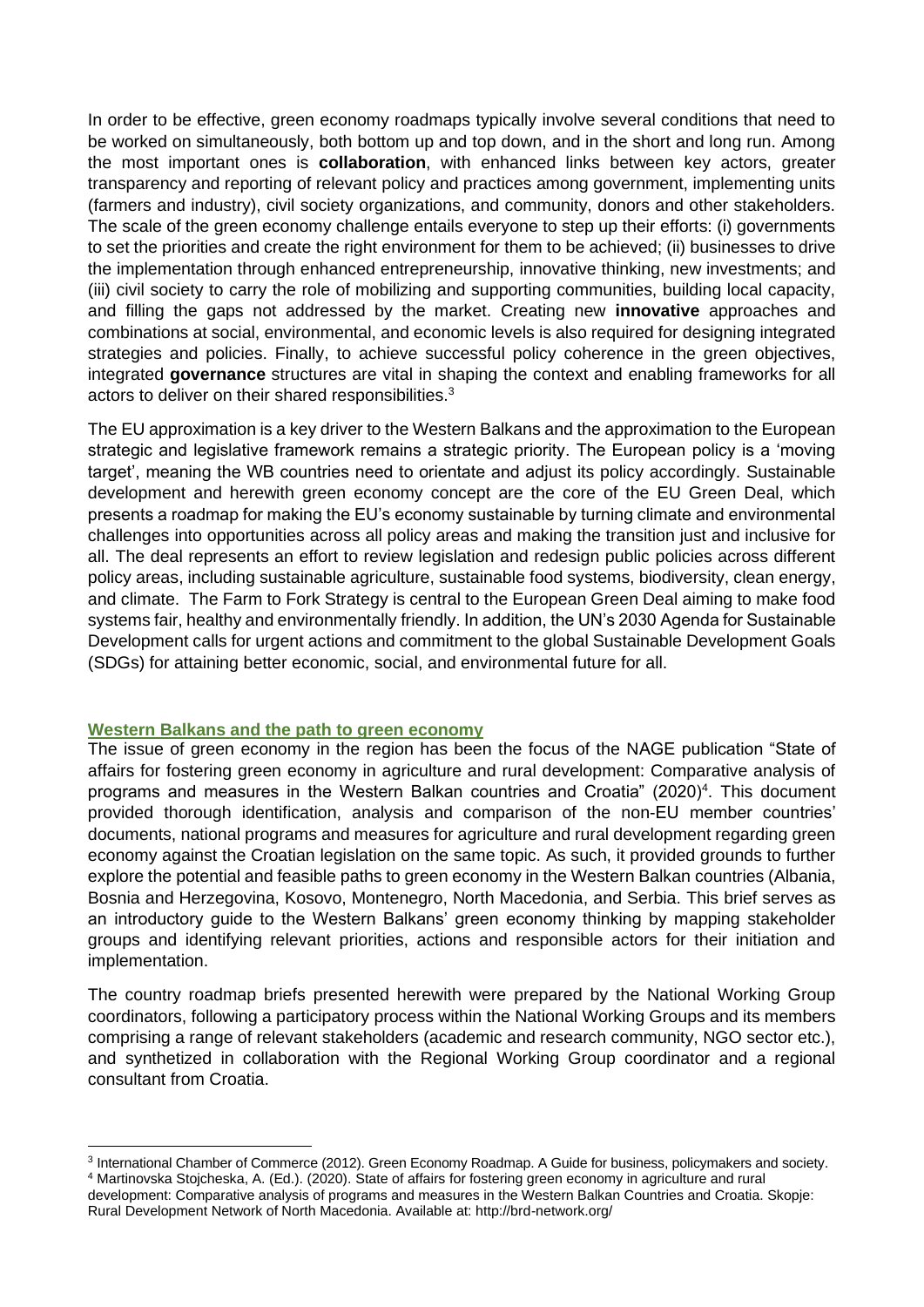In all Western countries, it is recognized that the green economy introduction process needs to be reinforced by raising and building awareness, greater visibility, and fluid knowledge across the sector, involving all key stakeholders (producers, processors, suppliers, government, community, knowledge systems, international donors, CSOs, consumers). The role of national governments in the process of transforming the existing economic models towards greening is undisputed; nevertheless, active involvement of local communities, civil society sector and inter-sectoral horizontal and vertical interactions can prove to be similarly significant. Other supporting actions are therefore needed to increase capacity and strengthen institutions and relevant actors, provide training and skill enhancement to the workforce, and improve general education on sustainability and green economy. To shape a sustainable environmental future, all the actors in the countries, but also across the region, need to cooperate and jointly address key challenges.

It is furthermore important to have in place adequate measurement tools to help policy makers evaluate the efficiency of the policies and measure the extent to which the shift into a greener path is occurring. A set of indicators is necessary to monitor and evaluate the progress toward green economy in agriculture and rural development, in terms of policy, but more importantly, in assessing its effect on economic outcomes in agriculture, pressures on the environment and quality of life aspects, especially in rural areas.

Although many of the steps along the green economy transition pathways are similarly identified in the WB countries, still, one-size-fits-all approaches need to be avoided, as country roadmaps need to consider national, regional, and sectoral context and specific circumstances. The key message is nevertheless that a critical common denominator to success is the enrolment of the private sector as the core driver of solutions for green economy, with sustainable partnerships among stakeholders, and effective government leadership. We hope these WB countries roadmaps to green economy will encourage the relevant stakeholders to initiate action and join collaborative efforts to achieve the shared goals for a sustainable future.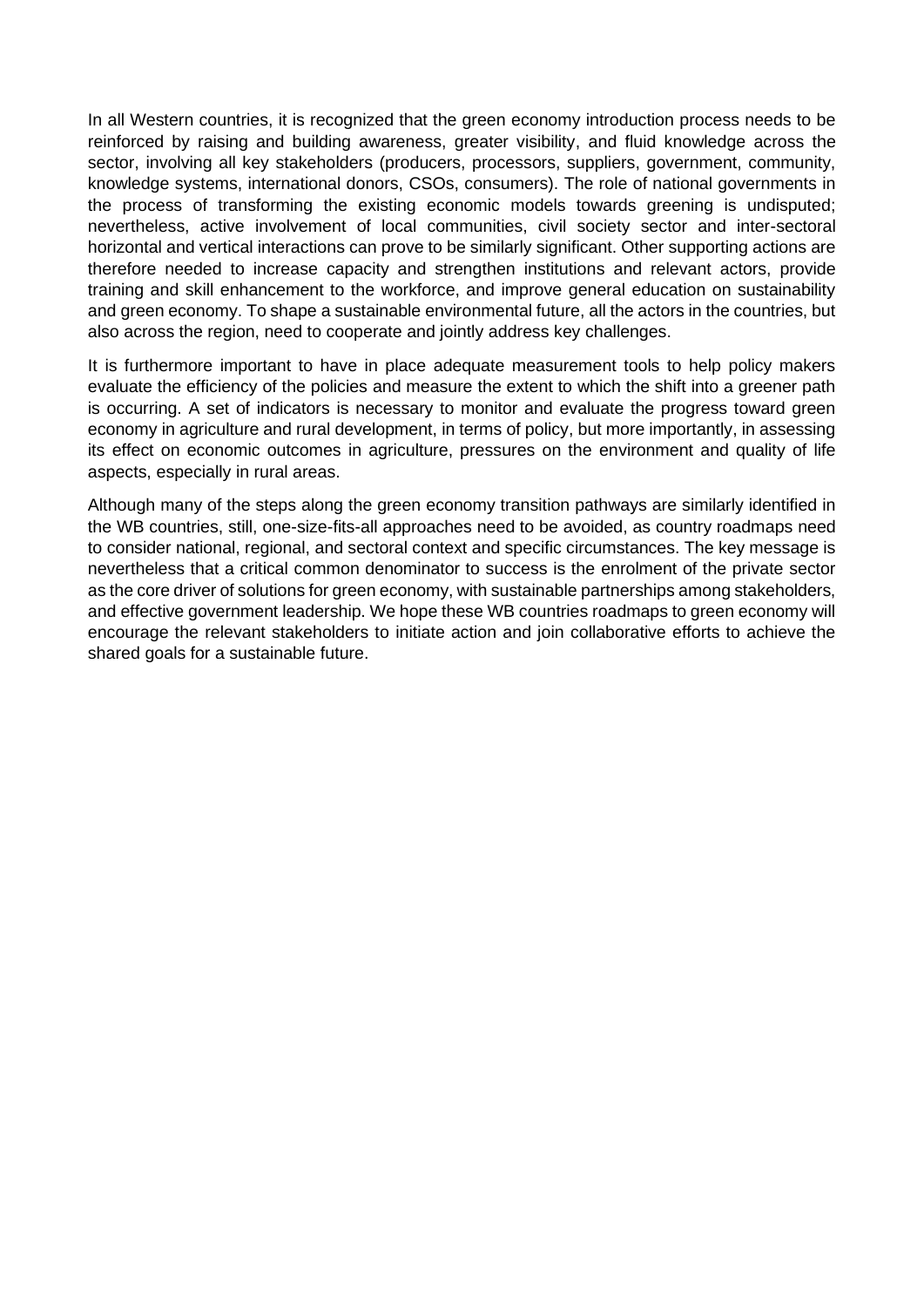# **ALBANIA**

|                                       | Main stakeholders for including/promoting green economy<br>in agriculture and rural development                                                                                                                                                                                                                                                                                                                                                                                                                     |
|---------------------------------------|---------------------------------------------------------------------------------------------------------------------------------------------------------------------------------------------------------------------------------------------------------------------------------------------------------------------------------------------------------------------------------------------------------------------------------------------------------------------------------------------------------------------|
| Stakeholder group                     | <b>Relevant actors</b>                                                                                                                                                                                                                                                                                                                                                                                                                                                                                              |
| <b>Producers and</b><br>processors    | <b>Farmers</b><br>$\Rightarrow$<br>Farmers' groups<br>⇨<br>$\Rightarrow$<br>Processors                                                                                                                                                                                                                                                                                                                                                                                                                              |
| Input and technology<br>providers     | $\Rightarrow$<br>Suppliers (importers) of inputs and technologies<br>Private advisory services<br>$\Rightarrow$<br>Agriculture input suppliers<br>$\Rightarrow$<br>Veterinary input suppliers<br>$\Rightarrow$                                                                                                                                                                                                                                                                                                      |
| Community                             | Albanian Agribusiness Council (KASH)<br>$\Rightarrow$<br><b>Chamber of Commerce and Economic Consultative Council</b><br>$\Rightarrow$<br>Business associations (Biznes Albania, Konfindustria, etc).<br>$\Rightarrow$<br>National Federation of Forest and Pasture users Association<br>$\Rightarrow$<br>Association of Food Industrialists and other sector level associations<br>⇨                                                                                                                               |
| Government                            | Ministry of Agriculture and Rural Development (MoARD)<br>$\Rightarrow$<br>Agricultural and Rural Development Agency (ARDA)<br>$\Rightarrow$<br>Ministry of Tourism and Environment (MoTE) and depended agencies<br>⇨<br>Ministry of Infrastructure and Energy (MoIE)<br>$\Rightarrow$<br>Ministry of Economy and Finance (MoEF) and Albanian Investment<br>$\Rightarrow$<br>Development Agency (AIDA)<br>Ministry for Europe and Foreign Affairs (MoEFA)<br>$\Rightarrow$<br><b>Municipalities</b><br>$\Rightarrow$ |
| <b>Civil society</b><br>organizations | <b>Albanian Rural Network</b><br>$\Rightarrow$<br><b>Local Action Groups (LAGs)</b><br>$\Rightarrow$<br><b>Consumer Protection Association</b><br>$\Rightarrow$<br>NPO and NGOs operating in the sphere of agriculture and rural development<br>$\Rightarrow$<br>and environment                                                                                                                                                                                                                                    |
| Knowledge and<br>transfer             | Albanian National Extension System (ANES) and Regional Agricultural<br>$\Rightarrow$<br>Extension Agency (RAEA)<br>Agriculture Technology Transfer Centres (ATTC)<br>$\Rightarrow$<br>Agricultural University of Tirana, University of Korca<br>$\Rightarrow$<br>Agricultural vocational schools<br>$\Rightarrow$                                                                                                                                                                                                   |
| Media                                 | TV broadcasting<br>$\Rightarrow$<br><b>Printed media</b><br>$\Rightarrow$<br>Social media<br>$\Rightarrow$                                                                                                                                                                                                                                                                                                                                                                                                          |
| International donor<br>organizations  | European Commission; Multilateral donors, such as UN Agencies (UNFAO,<br>$\Rightarrow$<br>UNDP, UNEP) World Bank; Bilateral donors USAID, GIZ, Italian Cooperation,<br>French Cooperation, Spanish Cooperation, etc.<br>Relevance of actor: high - medium - low                                                                                                                                                                                                                                                     |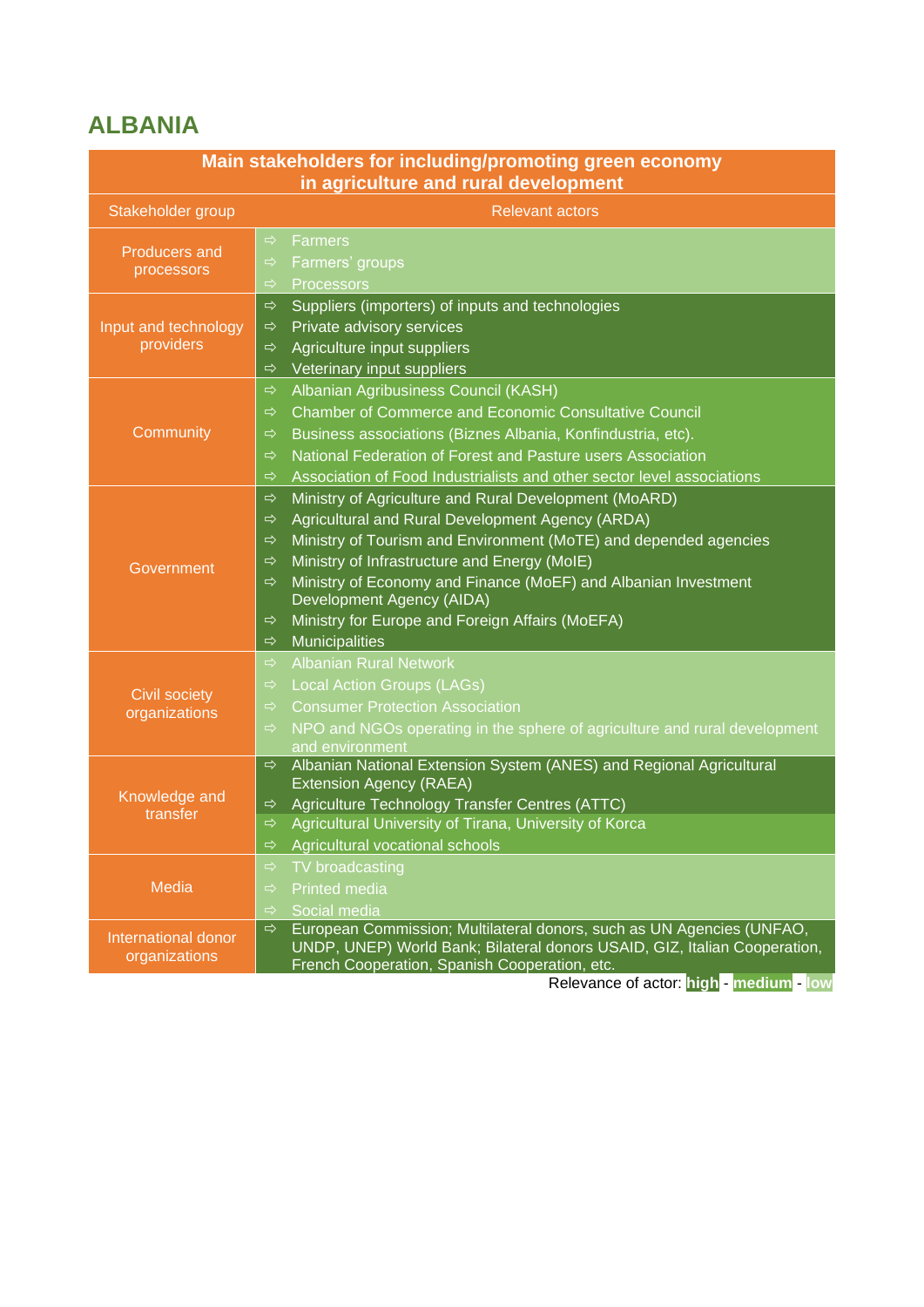## **ALBANIA**

| Roadmap to green economy in agriculture and rural development                                          |                                                                                                                                                                                                                                                                                                                                                                                                                                                                                                                                                                                                                          |                                                                                                                                                                                              |                                                                                                                                                                                |  |  |
|--------------------------------------------------------------------------------------------------------|--------------------------------------------------------------------------------------------------------------------------------------------------------------------------------------------------------------------------------------------------------------------------------------------------------------------------------------------------------------------------------------------------------------------------------------------------------------------------------------------------------------------------------------------------------------------------------------------------------------------------|----------------------------------------------------------------------------------------------------------------------------------------------------------------------------------------------|--------------------------------------------------------------------------------------------------------------------------------------------------------------------------------|--|--|
| <b>Priority</b>                                                                                        | Specific steps to be taken to<br>introduce/promote green<br>economy                                                                                                                                                                                                                                                                                                                                                                                                                                                                                                                                                      | Responsible actor<br>and other contributing<br>actors                                                                                                                                        | <b>Time frame and</b><br>additional comments                                                                                                                                   |  |  |
| <b>Establish an</b><br>expert advisory<br>group for green<br>economy to<br>prepare a<br>national study | • Identify key experts<br>• Prepare terms of references<br>for a national study on green<br>economy in agriculture and<br>rural development<br>• Carry out the national study<br>• Prepare a written report                                                                                                                                                                                                                                                                                                                                                                                                              | • MoARD<br>$\bullet$ NAGE<br>• Donors                                                                                                                                                        | <b>Short-term priority</b><br>NAGE could support<br>the preparatory work<br>for the national report.                                                                           |  |  |
| <b>Awareness and</b><br>dialogue event                                                                 | • Prepare an awareness and<br>dialoguing event also using<br>mechanism of Open<br><b>Government Partnership</b><br>• Identify key stakeholders<br>through stakeholder mapping<br>• Prepare a program with<br>presentation of inputs from<br>the national study<br>• Conduct the awareness and<br>dialoguing event which will<br>define main institutional and<br>legal changes to be carried<br>• Prepare (as an output of the<br>event) a resolution that<br>regulates the basis of an<br>agency or coordinating office<br>for green economy<br>(inter/multi-institutional body<br>such as the Council of<br>Ministers) | • MoARD, MoTE, MoEF<br>• NAGE, Donors<br>• AUT, University of<br>Korca, Council of<br>Ministers, Director of<br><b>Policies and Good</b><br>Governance System<br>Directorate<br>• Parliament | <b>Short-term priority</b><br>MoARD lead the event<br>organisation together<br>with MoTE and MoEF.<br>GIZ and KFW in<br>association with FAO<br>and UNEP support the<br>event. |  |  |
| <b>Strategic policy</b><br>document                                                                    | • Draft a national strategic<br>document for green economy<br>in agriculture and rural<br>development<br>• Prepare an action plan and<br>budgetary support<br>instruments (including green<br>finance, risk coverage and<br>guarantee instruments)                                                                                                                                                                                                                                                                                                                                                                       | • MoARD<br>• <u>MoARD, MoTE, MoEF</u><br>• NAGE, Donors<br>· Business associations                                                                                                           | <b>Short-term priority</b><br>MoARD lead the<br>drafting.                                                                                                                      |  |  |
| <b>SARDF</b><br>2021/2027<br>mainstreaming                                                             | • Provide immediate<br>commitment for the expert<br>group and NAGE to<br>contribute with elements of<br>green economy in the SARDF<br>2021-2027                                                                                                                                                                                                                                                                                                                                                                                                                                                                          | • MoARD, Donors,<br><b>NAGE</b><br>• Civil society                                                                                                                                           | <b>Short-term priority</b><br>MoARD lead the<br>drafting.                                                                                                                      |  |  |
| Prepare a<br>national<br>budgetary<br>measure for<br><b>ARDPF</b>                                      | • Draft a national budgetary<br>measure as part of ARDPF by<br>supporting green economy<br>• Prepare the main criteria and<br>budgetary limits<br>• Prepare the premium criteria<br>for other investments<br>measures.                                                                                                                                                                                                                                                                                                                                                                                                   | • MoARD, ARDA,<br>NAGE, Civil society<br>• DG Agri                                                                                                                                           | <b>Mid-term priority</b><br>MoARD lead the<br>drafting.                                                                                                                        |  |  |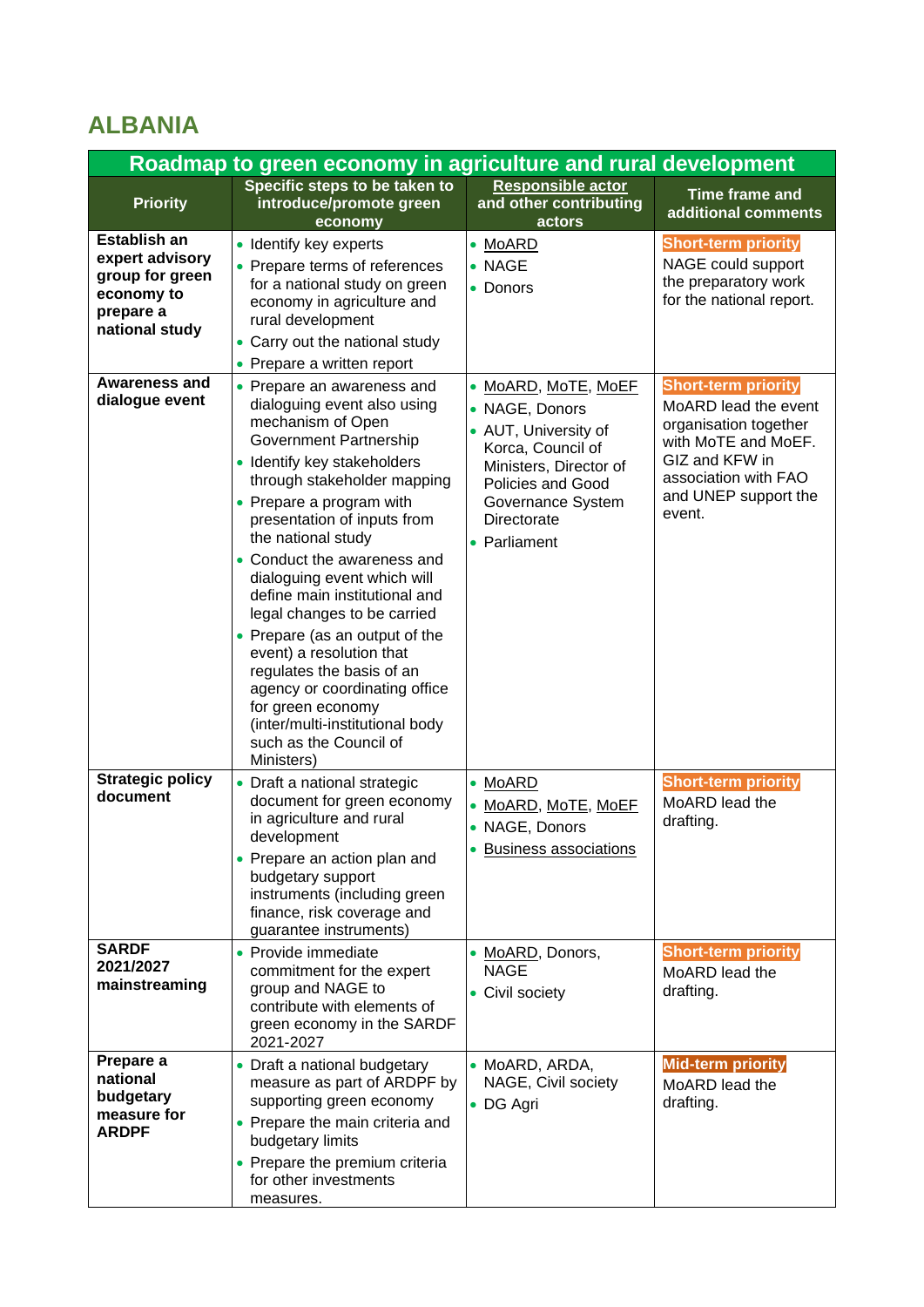|                                               | Roadmap to green economy in agriculture and rural development                                                                                       |                                                                                                                                                                                                                                                                     |                                                                                                                                                                                                                                                                                                                                                       |  |  |
|-----------------------------------------------|-----------------------------------------------------------------------------------------------------------------------------------------------------|---------------------------------------------------------------------------------------------------------------------------------------------------------------------------------------------------------------------------------------------------------------------|-------------------------------------------------------------------------------------------------------------------------------------------------------------------------------------------------------------------------------------------------------------------------------------------------------------------------------------------------------|--|--|
| <b>Priority</b>                               | Specific steps to be taken to<br>introduce/promote green<br>economy                                                                                 | <b>Responsible actor</b><br>and other contributing<br>actors                                                                                                                                                                                                        | Time frame and<br>additional comments                                                                                                                                                                                                                                                                                                                 |  |  |
| Draft a Law on<br>green economy               | • Preparatory regulatory impact<br>assessment for drafting a Law<br>on green economy which<br>regulates main activities<br>related to green economy | MoARD, MoTE, MoIE,<br>MoEF, MoEFA, DG<br>Agri<br>Council of Ministers,<br>Director of Policies and<br>Good Governance<br><b>System Directorate</b><br>Parliament (eg.<br>Parliamentary<br>Commission for the<br>Production Activities,<br>Trade and<br>Environment) | <b>Mid-term priority</b><br>MfEFA and MoARD<br>lead the drafting while<br>the Parliament and<br><b>Council of Ministers</b><br>proceed with the<br>adoption.<br><b>Council of Ministers</b><br>approves the regulatory<br>framework and<br>determines targeted<br>public expenditure,<br>policy reforms and<br>changes in taxation and<br>regulation. |  |  |
| Create a multi-<br>institutional<br>framework | • Define a leading institution<br>.                                                                                                                 | • Council of Ministers<br>• MoTE, MoEF, MoEFA<br>$\bullet$ AIDA                                                                                                                                                                                                     | <b>Mid-term priority</b><br><b>Council of Ministers</b><br>lead the procedure for<br>the recognition of a<br>leading institution.                                                                                                                                                                                                                     |  |  |

#### **Additional insights…**

The various groups of stakeholders involved in agriculture production, trade, food nutrition health etc., in Albania can also be grouped as follows:

i) regulatory bodies (such as central government; line Ministries and subordinate institutions responsible for policy, institutional and legal components of green economy (MoARD, MoTE, MoIE, and MoEF), the Ministry for Europe and Foreign Affairs (MoEFA) responsible for adopting the regulatory framework and aligning it with EU and other international conventions; and local level government),

ii) green economy implementing units, which are farmers and processors ((interested in investing into green economic activities, infrastructure and assets that enable reduction of carbon emission and pollution, promote energy, and resource efficiency, and prevent the loss of biodiversity and ecosystem services) and importers of inputs and technologies (as main sources and partner organizations in knowledge technology transfer, adoption and innovation),

iii) media, donors, knowledge, innovation and information transfer organization, civil society and business community groups and associations.

Partnership is necessary for achieving a constructive dialogue for increasing institutional, legal, and budgetary instruments for promoting green economy in agriculture and rural development. Efforts should be made to establish an inter‐ ministerial and multi‐stakeholder cooperation. The national strategic document suggested in the Roadmap should be prepared on an *ad hoc* basis and include interventions for improving the regulatory framework and a budgetary framework for promoting green economy. In the midterm, it is very important to define a leading institution which enables the political reforms for mainstreaming agricultural and rural development as well as other macroeconomic and sector-based policies to support the transition to green economy and coordinate efforts to enable access to green finance (including risk coverage and guarantee instruments), technology and investments for green economy.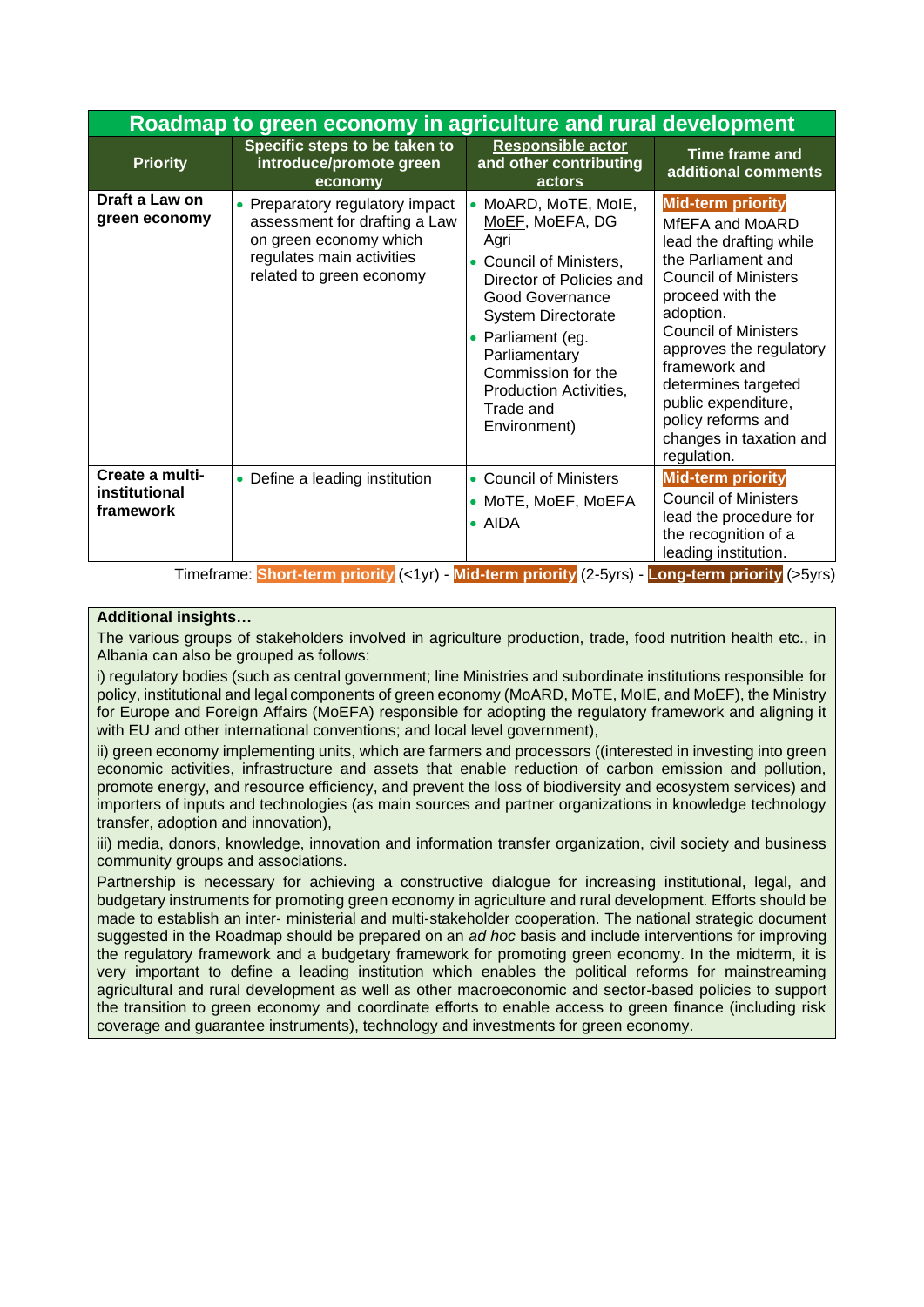# **BOSNIA AND HERZEGOVINA**

| Main stakeholders for including/promoting green economy<br>in agriculture and rural development |                                                                                                                                                                                                                                                                                                                                                                                                                                                                                                                                                                                                                                                                                                                       |  |  |
|-------------------------------------------------------------------------------------------------|-----------------------------------------------------------------------------------------------------------------------------------------------------------------------------------------------------------------------------------------------------------------------------------------------------------------------------------------------------------------------------------------------------------------------------------------------------------------------------------------------------------------------------------------------------------------------------------------------------------------------------------------------------------------------------------------------------------------------|--|--|
| Stakeholder group                                                                               | <b>Relevant actors</b>                                                                                                                                                                                                                                                                                                                                                                                                                                                                                                                                                                                                                                                                                                |  |  |
| <b>Producers</b>                                                                                | Agricultural producers of all branches of agriculture<br>$\Rightarrow$<br>(crop and animal production)<br>Agricultural cooperatives<br>⇨<br><b>Associations of farmers</b><br>$\Rightarrow$<br>Producers of agricultural inputs<br>$\Rightarrow$                                                                                                                                                                                                                                                                                                                                                                                                                                                                      |  |  |
| Industry                                                                                        | Milk processing industry<br>$\Rightarrow$<br>Meat processing industry<br>⇨<br>Fruit and vegetable processing industry<br>$\Rightarrow$<br>Mill and bakery industry<br>⇨<br>Oil refining industry<br>⇨<br>Herbal processing industry<br>⇨<br>Other food industry<br>$\Rightarrow$                                                                                                                                                                                                                                                                                                                                                                                                                                      |  |  |
| <b>Customers</b>                                                                                | <b>Direct customers</b><br>⇨<br>Wholesale<br>$\Rightarrow$<br>Retail<br>⇨<br>Intermediaries (agents)<br>$\Rightarrow$                                                                                                                                                                                                                                                                                                                                                                                                                                                                                                                                                                                                 |  |  |
| Community                                                                                       | <b>Chamber of Commerce</b><br>$\Rightarrow$<br>Citizens' organizations<br>$\Rightarrow$<br>Consumer protection associations<br>$\Rightarrow$<br>Environmental protection associations<br>$\Rightarrow$                                                                                                                                                                                                                                                                                                                                                                                                                                                                                                                |  |  |
| Government                                                                                      | Ministry of Foreign Trade and Economic Relations - MoFTER<br>$\Rightarrow$<br>Federal Ministry of Agriculture, Water Management and Forestry - FMAWMF<br>$\Rightarrow$<br>Ministry of Agriculture, Forestry and Water Management of the Republic of<br>$\Rightarrow$<br>Srpska – MAFWMRS)<br>Department of Agriculture, Forestry and Water Management of Government<br>$\Rightarrow$<br>of Brcko District BIH - DAFWMoGBDB&H<br>Other relevant ministries (Ministry of Environment, Ministry of Development<br>$\Rightarrow$<br>and Entrepreneurship, Ministry of Health, Ministry of Tourism) at the state and<br>entity level.<br>Governments (Council of Ministers of B&H and entity governments)<br>$\Rightarrow$ |  |  |
|                                                                                                 | Local community government (municipalities and cities)<br>$\Rightarrow$<br>Public institutions (agricultural institutes, veterinary institutes/stations, hydro-<br>$\Rightarrow$<br>meteorological and agro-pedological institutes, public enterprise for hail<br>prevention of RS, etc.)                                                                                                                                                                                                                                                                                                                                                                                                                             |  |  |
| <b>Civil society</b><br>organizations                                                           | Civil society organizations / NGOs<br>$\Rightarrow$<br>Development agencies<br>$\Rightarrow$<br>Local action groups (LAGs)<br>$\Rightarrow$                                                                                                                                                                                                                                                                                                                                                                                                                                                                                                                                                                           |  |  |
| Knowledge and<br>transfer                                                                       | $\Rightarrow$<br>Academia (universities / faculties)<br>Agricultural institutes<br>$\Rightarrow$<br>Extension (advisory) services (public and private)<br>$\Rightarrow$<br>$\Rightarrow$<br><b>Consulting firms</b>                                                                                                                                                                                                                                                                                                                                                                                                                                                                                                   |  |  |
| International donor<br>organisations                                                            | European Commission (EC), USAID, United Nations Development<br>$\Rightarrow$<br>Programme (UNDP), International Fund for Agriculture Development (IFAD)<br>Deutsche Gesellschaft für Internationale Zusammenarbeit (GIZ), Swedish<br>Agency for Development and Cooperation (SIDA), Swiss Agency for<br>Development and Cooperation (SDC): Standing working group for regional<br>rural development (SWG RRD).                                                                                                                                                                                                                                                                                                        |  |  |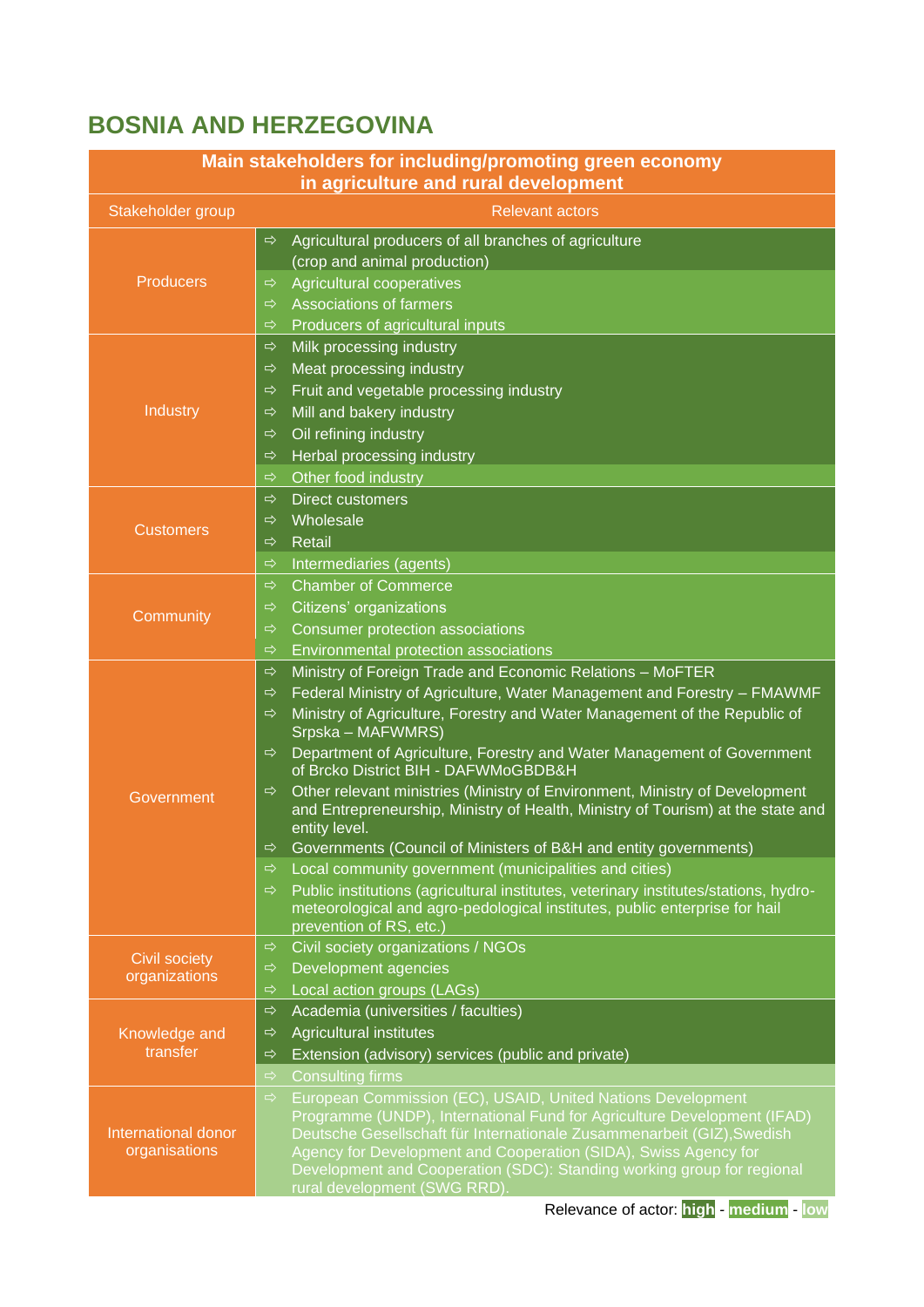# **BOSNIA AND HERZEGOVINA**

| Roadmap to green economy in agriculture and rural development                                                                                                                                                             |                                                                                                                                                                                                                                                                                                                                                                                                                                                       |                                                                                                                |                                                                                                                                                                                                                                                                                                                                                                                                                                                                                                                 |  |
|---------------------------------------------------------------------------------------------------------------------------------------------------------------------------------------------------------------------------|-------------------------------------------------------------------------------------------------------------------------------------------------------------------------------------------------------------------------------------------------------------------------------------------------------------------------------------------------------------------------------------------------------------------------------------------------------|----------------------------------------------------------------------------------------------------------------|-----------------------------------------------------------------------------------------------------------------------------------------------------------------------------------------------------------------------------------------------------------------------------------------------------------------------------------------------------------------------------------------------------------------------------------------------------------------------------------------------------------------|--|
| <b>Priority</b>                                                                                                                                                                                                           | Specific steps to be taken to<br>introduce/promote green<br>economy                                                                                                                                                                                                                                                                                                                                                                                   | Responsible actor<br>and other contributing<br>actors                                                          | <b>Time frame and</b><br>additional comments                                                                                                                                                                                                                                                                                                                                                                                                                                                                    |  |
| Drafting of a<br>regulatory<br>framework<br>(legislation,<br>strategies,<br>action plans) in<br>the field of<br>agriculture and<br>rural<br>development<br>that will include<br>the principles of<br>the green<br>economy | • Incorporate green economy<br>principles in strategic<br>documents (agriculture and<br>rural development sector) and<br>appropriate measures<br>• Establish support programs/<br>subsidies for the transition to<br>a green economy<br>Initiate activities related to the<br>development of a legislative<br>framework that will include<br>the principles of the green<br>economy in the laws on<br>agriculture and the law on<br>rural development | • MoFTER, FMAWMF,<br>MAFWMRS,<br>DAFWMoGBDB&H<br>• Working groups at<br>relevant ministries.<br>Academia       | <b>Short-term priority</b><br>At the level of both<br><b>B&amp;H</b> entities and Brcko<br>District B&H, the<br>development strategies<br>of agriculture and rural<br>development are either<br>in the phase of public<br>consultation or in the<br>preparatory phase and<br>can be updated to<br>include the principles of<br>green economy in<br>strategic (priority)<br>goals.<br>The Green Agenda for<br>the Western Balkans is<br>a document that should<br>be used in the activities<br>of this priority. |  |
| Raising<br>awareness and<br>knowledge about<br>the importance<br>of the green<br>economy<br>including<br>institutional<br>strengthening of<br>human<br>capacities                                                         | • Involve all actors of the AKIS<br>system who will be familiar<br>with the concept of green<br>economy in an organized way<br>• Organize workshops,<br>seminars and other forms of<br>education and knowledge<br>transfer                                                                                                                                                                                                                            | • All actors of AKIS<br>• MoFTER, FMAWMF,<br>MAFWMRS,<br>DAFWMoGBDB&H                                          | <b>Short-term priority</b>                                                                                                                                                                                                                                                                                                                                                                                                                                                                                      |  |
| <b>Absorption of</b><br>EU pre-<br>accession funds<br>that include<br>green economy<br>issues (IPARD,<br><b>EU4Agri and EU</b><br><b>Recovery</b><br>programs)                                                            | • Work on providing the<br>necessary preconditions for<br>drawing IPARD funds<br>(harmonization with the<br>IPARD operating structure).<br>• Define activities that will<br>enable greater absorption of<br>funds from EU programs in<br>B&H that cover green<br>economy issues                                                                                                                                                                       | • MoFTER<br>• FMAWM<br><b>MMAFWMRS</b><br>• DAFWMoGBDB&H<br>• UNDP and other<br>international<br>organizations | <b>Short-term priority</b><br>Due to the lack of<br>political will, B&H is not<br>using IPARD funds yet.<br>Given the exceptional<br>importance of these<br>funds, it is necessary to<br>create preconditions for<br>their absorption as<br>soon as possible.                                                                                                                                                                                                                                                   |  |
| <b>Establishment of</b><br>a greater inter-<br>ministerial<br>cooperation<br>between the<br>ministries<br>responsible for<br>agriculture, rural<br>development,<br>environmental<br>protection and<br>economy             | • Establish a special body that<br>will coordinate the work of<br>relevant ministries when it<br>comes to the introduction and<br>implementation of the concept<br>of green economy                                                                                                                                                                                                                                                                   | $\bullet$ MoFTER<br>• FMAWMF<br>• MMAFWMRS<br>• DAFWMoGBDB&H                                                   | <b>Short-term priority</b><br>Currently, there is a<br>very low level of<br>coordination of relevant<br>ministries dealing with<br>agriculture, rural<br>development and the<br>environment issues.                                                                                                                                                                                                                                                                                                             |  |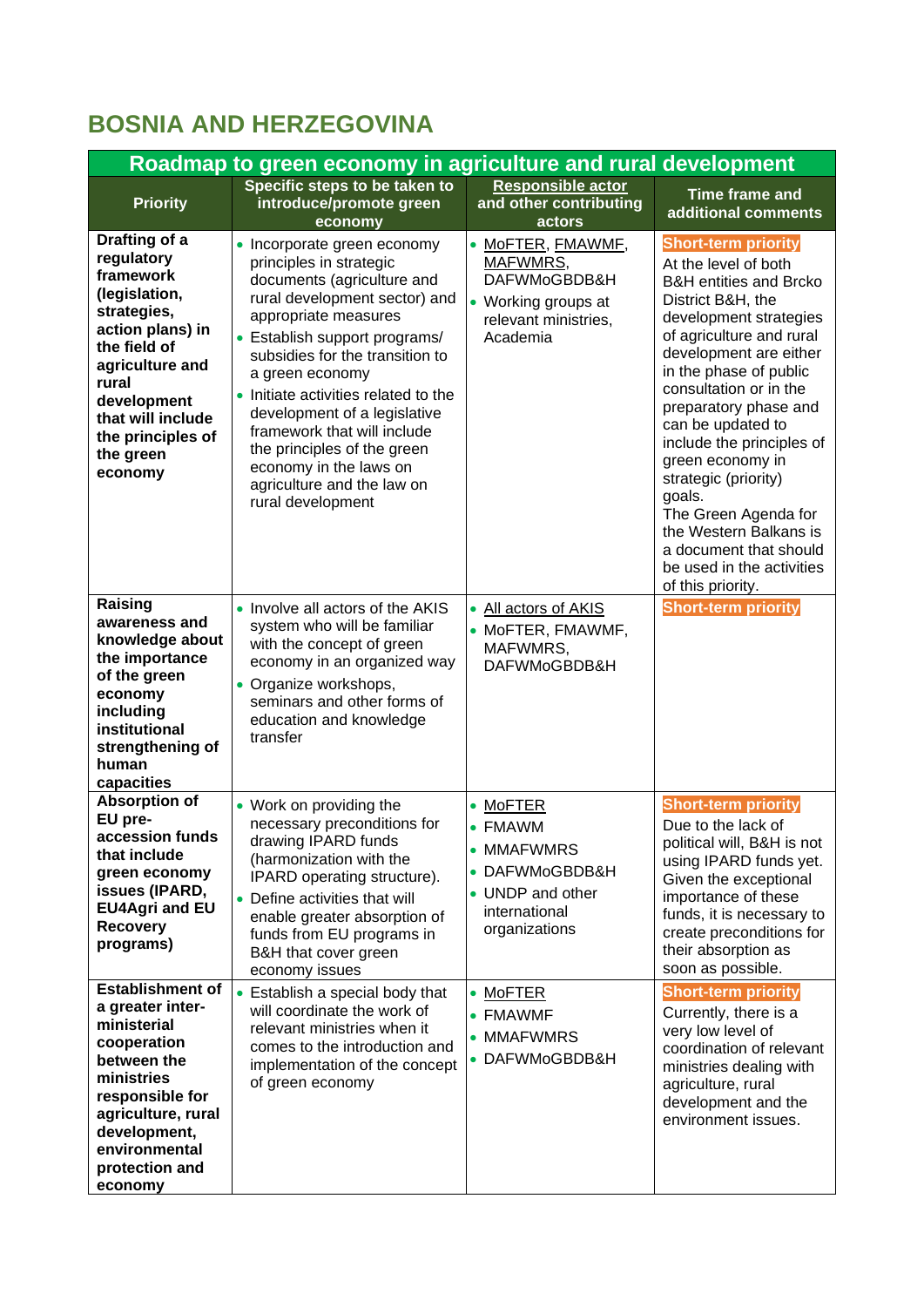|                                                                                                                                                                                                                                                   | Roadmap to green economy in agriculture and rural development                                                                                                                                                                                                       |                                                                                                                                                                               |                                              |  |
|---------------------------------------------------------------------------------------------------------------------------------------------------------------------------------------------------------------------------------------------------|---------------------------------------------------------------------------------------------------------------------------------------------------------------------------------------------------------------------------------------------------------------------|-------------------------------------------------------------------------------------------------------------------------------------------------------------------------------|----------------------------------------------|--|
| <b>Priority</b>                                                                                                                                                                                                                                   | Specific steps to be taken to<br>introduce/promote green<br>economy                                                                                                                                                                                                 | <b>Responsible actor</b><br>and other contributing<br>actors                                                                                                                  | <b>Time frame and</b><br>additional comments |  |
| <b>Application of</b><br>international<br>technical,<br>scientific and<br>research<br>assistance<br>projects in the<br>field of green<br>economy (TAIEX<br>workshops,<br><b>HOROZON</b><br>projects, cross-<br>border<br>cooperation<br>projects) | • Activities related to greater<br>participation of B&H entities<br>(organizations) and<br>individuals in international<br>assistance of various forms<br>(workshops, projects, etc.)<br>• Activities are related to better<br>information and capacity<br>building | Academia<br>$\bullet$<br>$\bullet$ MoFTER<br><b>FMAWMF</b><br><b>MMAFWMRS</b><br>٠<br>• DAFWMoGBDB&H<br>$\bullet$ NGO<br>Development agencies<br>$\bullet$<br>Local community | Mid-term priority                            |  |
|                                                                                                                                                                                                                                                   | Timeframe: Short-term priority (<1yr) - Mid-term priority (2-5yrs) - Long-term priority (>5yrs)                                                                                                                                                                     |                                                                                                                                                                               |                                              |  |

#### **Additional insights…**

B&H is at the very beginning of introducing the concept of green economy in the sector of agriculture and rural development. The adoption of this concept will depend mostly on the institutional (line ministries) involvement and the interest of the authorities in recognizing its importance. This will be reflected primarily in the adoption of government strategic documents, the provision of an adequate legislative framework and the definition of measures that will be accompanied by significant budget support. All other activities, such as raising awareness of the importance of the green economy, educating all actors, and strengthening the AKIS system, animation of the local community and others, are important for the overall success of the introduction of the green economy concept but they are only as an upgrade. Therefore, the success of the introduction of the concept of green economy in B&H is primarily up to the authorities (institutions) that need to recognize its importance as soon as possible. Very soon there will come a time when without the application of adequate measures (standards) of this concept, the export of agri-food products to the EU will be disabled. Let's not forget that the EU market is the most important market for B&H agricultural producers.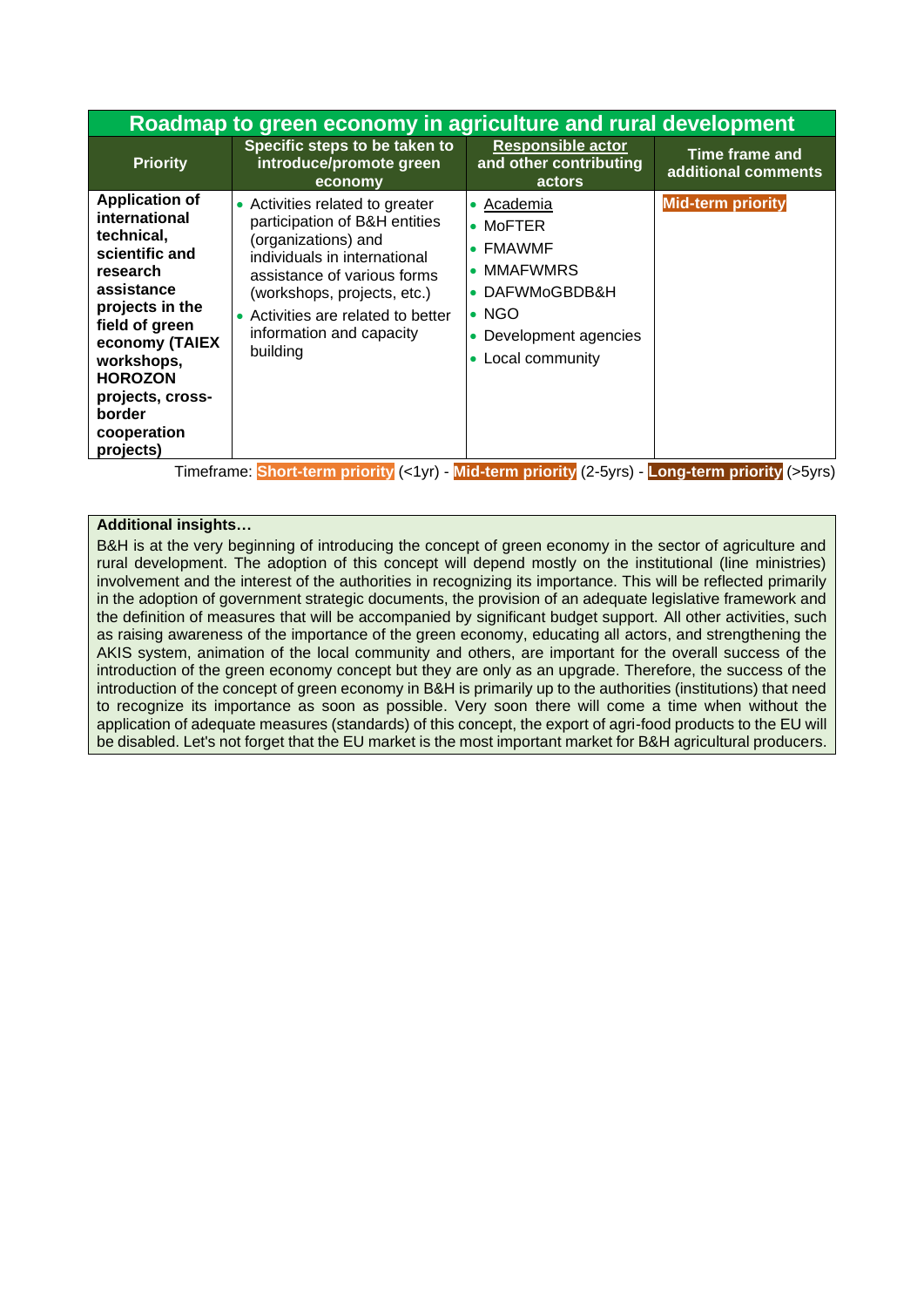# **KOSOVO**

| Main stakeholders for including/promoting green economy<br>in agriculture and rural development |                                                                                                                                                           |  |  |  |  |
|-------------------------------------------------------------------------------------------------|-----------------------------------------------------------------------------------------------------------------------------------------------------------|--|--|--|--|
| <b>Relevant actors</b><br>Stakeholder group                                                     |                                                                                                                                                           |  |  |  |  |
|                                                                                                 |                                                                                                                                                           |  |  |  |  |
|                                                                                                 | Small and medium enterprises<br>$\Rightarrow$                                                                                                             |  |  |  |  |
| <b>Producers</b>                                                                                | Agriculture cooperatives<br>$\Rightarrow$                                                                                                                 |  |  |  |  |
|                                                                                                 | Primary agricultural producer<br>$\Rightarrow$                                                                                                            |  |  |  |  |
|                                                                                                 | Primary producer (logging, hunting, fishing)<br>$\Rightarrow$<br>$\Rightarrow$                                                                            |  |  |  |  |
|                                                                                                 | Agribusinesses - milk processing sector<br>Agribusinesses - meat processing sector<br>$\Rightarrow$                                                       |  |  |  |  |
| Industry                                                                                        | Agribusinesses - fruit and vegetables processing sector<br>$\Rightarrow$                                                                                  |  |  |  |  |
|                                                                                                 | Agribusinesses - wine sector<br>⇨                                                                                                                         |  |  |  |  |
|                                                                                                 | Direct domestic customers<br>$\Rightarrow$                                                                                                                |  |  |  |  |
|                                                                                                 | Retailers/wholesalers<br>$\Rightarrow$                                                                                                                    |  |  |  |  |
| <b>Customers</b>                                                                                |                                                                                                                                                           |  |  |  |  |
|                                                                                                 | <b>Tourists</b><br>$\Rightarrow$<br><b>Chambers of Commerce</b><br>$\Rightarrow$                                                                          |  |  |  |  |
|                                                                                                 | <b>Association of Businesses</b><br>⇨                                                                                                                     |  |  |  |  |
|                                                                                                 | Industry associations (Dairy Producers Association, Association of Fruits and<br>$\Rightarrow$                                                            |  |  |  |  |
| Community                                                                                       | Vegetables Processors, Association of Processors and Exporters of NWFP)                                                                                   |  |  |  |  |
|                                                                                                 | Association of Agricultural Input Traders<br>$\Rightarrow$                                                                                                |  |  |  |  |
|                                                                                                 | <b>Association of Municipalities</b><br>⇨<br>Manufacturing club<br>$\Rightarrow$                                                                          |  |  |  |  |
|                                                                                                 | Media<br>$\Rightarrow$                                                                                                                                    |  |  |  |  |
|                                                                                                 | Central Government (Ministry of Agriculture, Forestry and Rural Development<br>$\Rightarrow$                                                              |  |  |  |  |
|                                                                                                 | - MAFRD; Ministry of Environment, Spatial Planning and Infrastructure -                                                                                   |  |  |  |  |
|                                                                                                 | MESPI; Ministry of Finance, Labor and Transfers - MFLT; Ministry of Industry,<br>Entrepreneurship and Trade - MIET; Ministry of Economy - ME, Ministry of |  |  |  |  |
| Government                                                                                      | Regional Development - MRD)                                                                                                                               |  |  |  |  |
|                                                                                                 | Agriculture Development Agency (ADA)<br>⇨                                                                                                                 |  |  |  |  |
|                                                                                                 | Food and Veterinary Agency (FVA)<br>$\Rightarrow$                                                                                                         |  |  |  |  |
|                                                                                                 | Municipalities (Departments for Economy, Agriculture or similar)<br>$\Rightarrow$                                                                         |  |  |  |  |
|                                                                                                 | <b>Customer protection department</b><br>⇨<br>Network of Organizations for Rural Development (NORDK)<br>$\Rightarrow$                                     |  |  |  |  |
|                                                                                                 | Civil Society Organizations (also fostering environmental protection issues,<br>$\Rightarrow$                                                             |  |  |  |  |
| <b>Civil society</b>                                                                            | women organizations, farmers' associations)                                                                                                               |  |  |  |  |
| organizations                                                                                   | <b>Local Action Groups (LAGs)</b><br>$\Rightarrow$                                                                                                        |  |  |  |  |
|                                                                                                 | Tour operators and guides<br>⇨                                                                                                                            |  |  |  |  |
|                                                                                                 | Department of Advisory and Technical Services (MAFRD)<br>⇨                                                                                                |  |  |  |  |
|                                                                                                 | <b>Public and Private Universities</b><br>$\Rightarrow$                                                                                                   |  |  |  |  |
|                                                                                                 | Institute for Agriculture<br>$\Rightarrow$                                                                                                                |  |  |  |  |
|                                                                                                 | Institute for Spatial Planning<br>$\Rightarrow$<br>Municipal advisory information centers<br>$\Rightarrow$                                                |  |  |  |  |
| Knowledge and                                                                                   | <b>Green Activists/ Movements</b><br>$\Rightarrow$                                                                                                        |  |  |  |  |
| transfer                                                                                        | Professional Schools (Economic, Agriculture School and Competency<br>$\Rightarrow$                                                                        |  |  |  |  |
|                                                                                                 | Centers)                                                                                                                                                  |  |  |  |  |
|                                                                                                 | <b>Licensed Agriculture Companies</b><br>$\Rightarrow$                                                                                                    |  |  |  |  |
|                                                                                                 | Private Advisors of Agriculture and Rural Development<br>$\Rightarrow$                                                                                    |  |  |  |  |
|                                                                                                 | <b>Consultants</b><br>$\Rightarrow$                                                                                                                       |  |  |  |  |
| International donor                                                                             | USAID, GIZ, Word Bank, European Commission, FAO UN, UNDP, SIDA,<br>$\Rightarrow$                                                                          |  |  |  |  |
| organizations                                                                                   | Swiss Cooperation, Millennium Foundation Kosovo.<br>Relevance of actor: high - medium - low                                                               |  |  |  |  |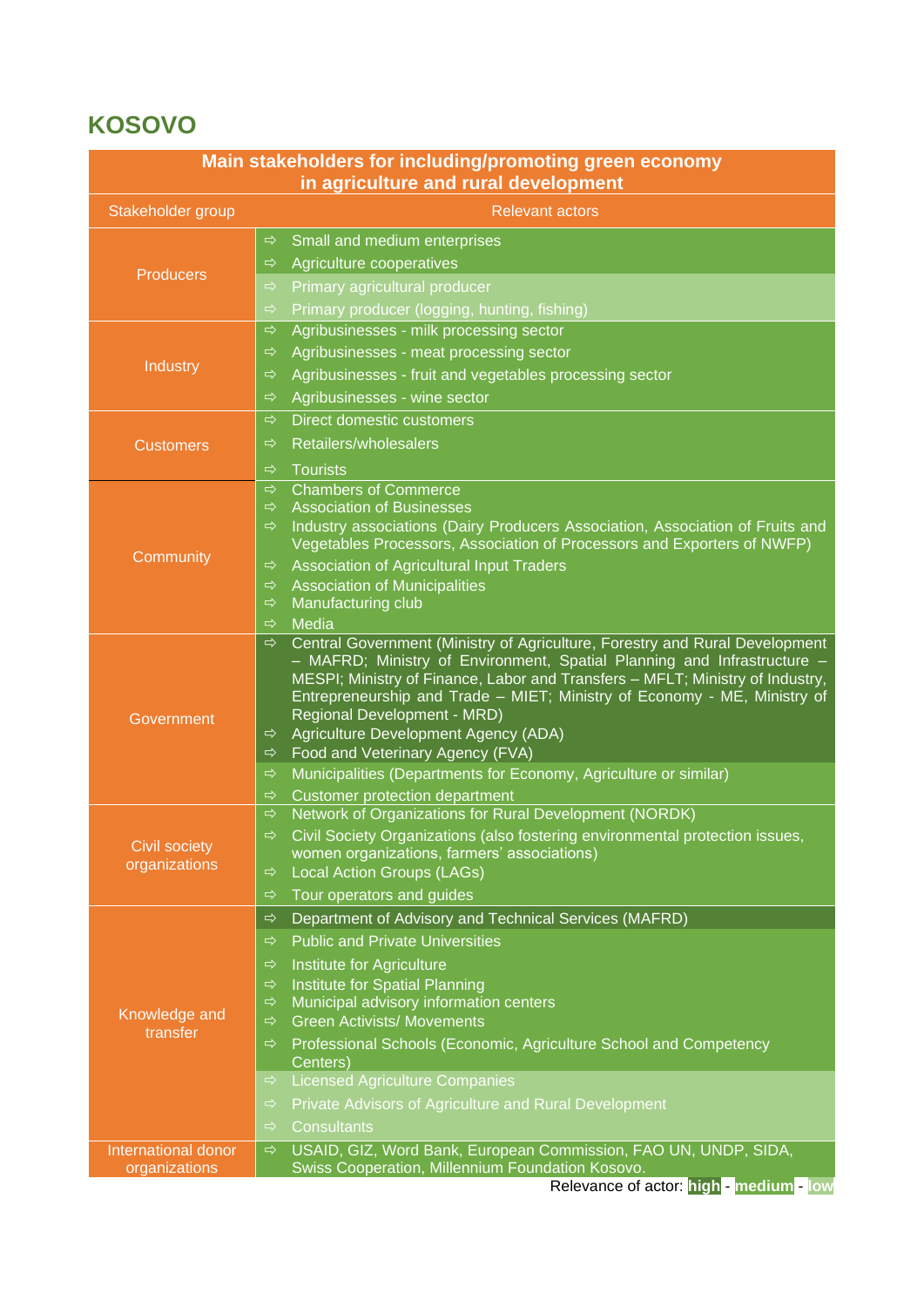# **KOSOVO**

| Roadmap to green economy in agriculture and rural development                        |                                                                                                                                                                                                                                                                                                                                                                    |                                                                                                                                                                                                                                                                                              |                                                                                                                                                                                                                                                                                                |  |
|--------------------------------------------------------------------------------------|--------------------------------------------------------------------------------------------------------------------------------------------------------------------------------------------------------------------------------------------------------------------------------------------------------------------------------------------------------------------|----------------------------------------------------------------------------------------------------------------------------------------------------------------------------------------------------------------------------------------------------------------------------------------------|------------------------------------------------------------------------------------------------------------------------------------------------------------------------------------------------------------------------------------------------------------------------------------------------|--|
| <b>Priority</b>                                                                      | Specific steps to be taken<br>to introduce/promote green<br>economy                                                                                                                                                                                                                                                                                                | <b>Responsible actor</b><br>and other contributing actors                                                                                                                                                                                                                                    | <b>Time frame and</b><br>additional<br>comments                                                                                                                                                                                                                                                |  |
| <b>Establishing a</b><br>department<br>for green<br>economy                          | • Set-up a legal framework<br>• Prepare policies in line with<br>the Green Agenda<br>• Establish sound regulatory<br>frameworks<br>• Raise inter-sectorial<br>cooperation (between<br>government and private<br>sector/ business community)<br>• Foster innovation for<br>greening growth                                                                          | • Ministry of Economy<br>• Ministry of Agriculture,<br>Forestry and Rural<br>Development<br>• Ministry of Industry,<br>Entrepreneurship and Trade                                                                                                                                            | <b>Mid-term priority</b><br>The aim is to identify<br>initial green<br>economy policy<br>options that exploit<br>policy synergies that<br>deliver outcomes<br>across all three -<br>economic, social<br>and environmental -<br>dimensions, in<br>accordance with<br>national<br>circumstances. |  |
| Strengthening<br>Cooperation<br>with Municipal<br>advisory<br>information<br>centers | • Provide incentives for<br>farmers by making them<br>aware of the possible<br>benefits, while retaining or<br>improving the economic<br>performance of the farm<br>(economic role)<br>• Encourage and facilitate the<br>adoption of appropriate agri-<br>environmental land<br>management practices to<br>maximise environmental<br>benefits (environmental role) | Ministry of Agriculture.<br>$\bullet$<br><b>Forestry and Rural</b><br>Development<br>• Department of Advisory and<br><b>Technical Services</b><br>• Municipalities<br>• Donors                                                                                                               | <b>Mid-term priority</b><br>Several types of<br>practices:<br><b>Technical advice</b><br>and support<br>Training in agri-<br>environmental<br>management                                                                                                                                       |  |
| <b>Empowerment</b><br>of women                                                       | Design a training program to<br>$\bullet$<br>build capacity in an effort to<br>expand income<br>opportunities for women<br>entrepreneurs<br>• Promote (green)<br>entrepreneurship among<br>women, by (among others)<br>providing them training pro-<br>grams on green<br>entrepreneurship, access to<br>finance and resources and<br>skills development            | Ministry of Industry,<br><b>Entrepreneurship and Trade</b><br><b>Ministry of Economy</b><br>$\bullet$<br><b>Agency for Gender Equality</b><br>• Ministry of Agriculture,<br><b>Forestry and Rural</b><br>Development<br>$\bullet$ NGO's<br>• Ministry of Regional<br>Development<br>• Donors | <b>Mid-term priority</b><br>Green economy<br>offers new<br>opportunities to<br>promote gender<br>equality                                                                                                                                                                                      |  |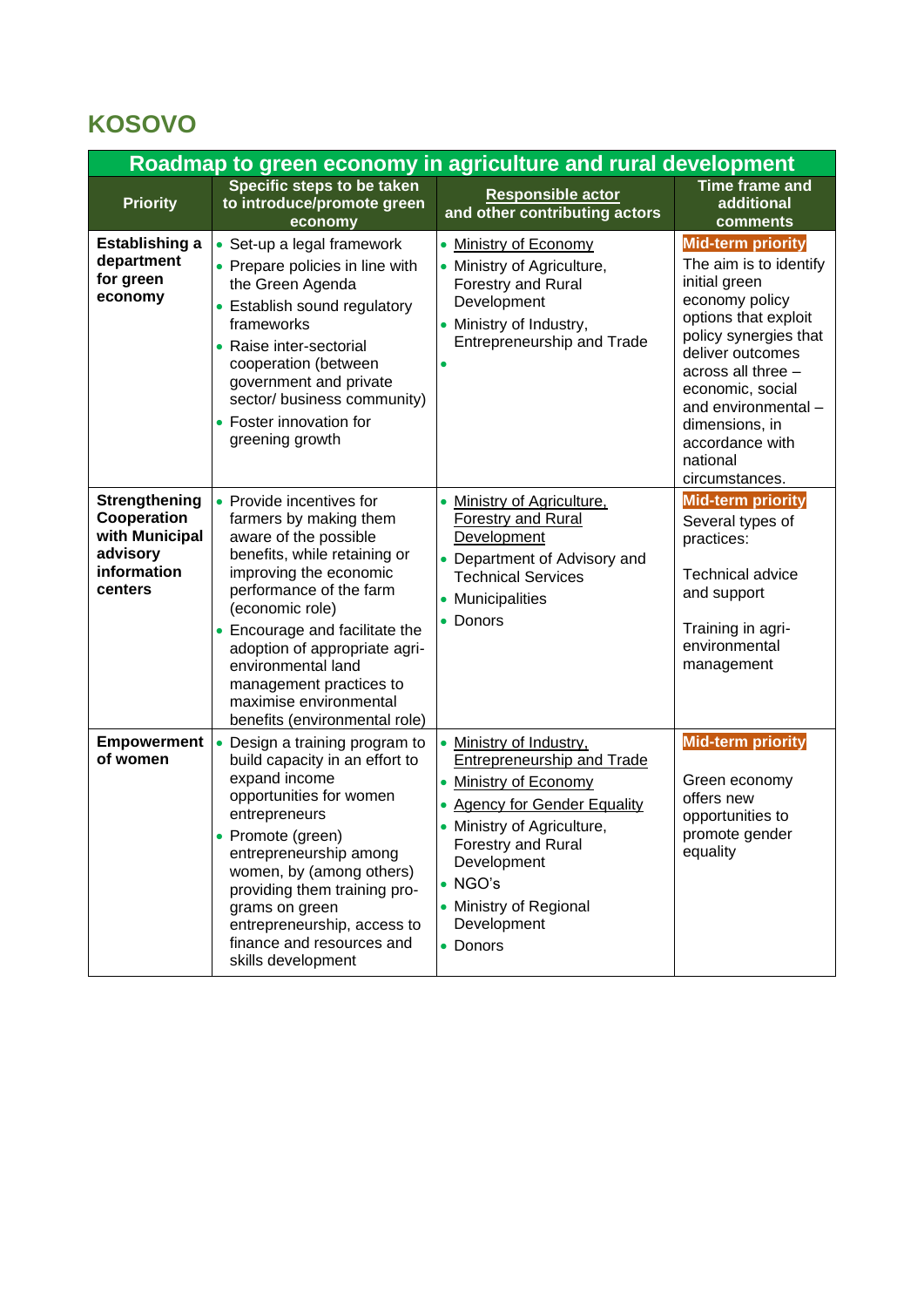|                                           | Roadmap to green economy in agriculture and rural development                                                                                                                                                                                         |                                                                                                                                                                      |                                                                                                                                                                                                                                                           |  |
|-------------------------------------------|-------------------------------------------------------------------------------------------------------------------------------------------------------------------------------------------------------------------------------------------------------|----------------------------------------------------------------------------------------------------------------------------------------------------------------------|-----------------------------------------------------------------------------------------------------------------------------------------------------------------------------------------------------------------------------------------------------------|--|
| <b>Priority</b>                           | Specific steps to be taken<br>to introduce/promote green<br>economy                                                                                                                                                                                   | <b>Responsible actor</b><br>and other contributing actors                                                                                                            | Time frame and<br>additional<br>comments                                                                                                                                                                                                                  |  |
| <b>Introduction</b><br>of eco-<br>schemes | • Support farmers and<br>agroindustry who practice:<br>- Pesticide reduction<br>- Integrated nutrient<br>management<br>- Environmental and nature<br>protection, incl. landscape<br>features<br>- Reduce GHG emissions<br>and adapt to climate change | Ministry of Agriculture,<br><b>Forestry and Rural</b><br>Development<br>Ministry of Environment,<br>Spatial Planning and<br>Infrastructure<br>Ministry of<br>Economy | <b>Long-term priority</b><br>Eco-schemes could<br>also support<br>practices that<br>address employment<br>and green growth.<br>The eco-schemes<br>can be used as<br>subsidies, as<br>intended support<br>action to improve<br>environment and<br>climate. |  |

#### **Some green businesses examples in Kosovo…**

- ➢**Greenhouse Hydroponics System -** The Kosova Agricultural Technology Park project is an over 2.500.000 m<sup>2</sup> local and export oriented hydroponic, aquaponic, aeroponic and vertical greenhouse project with state of the art innovative methods for high quality crop varieties production throughout Kosovo. Kamenica is the first municipality who has signed the contract for around 6 mil  $\epsilon$  (https://agroteckosova.org/).
- ➢Located in the National Park "Germia" in a tranquil corner of the capital Prishtina is the **Soma Slow Food Restaurant**. SSF is the epitome of Albanian slow food, which is all about keeping the things eat local, sustainable and healthy. No packing and no waste by stimulating collectors and growers to return authentic soil products. The business principles are zerowaste & recycling (http://www.facebook/cpm/somaslowfood/).
- ➢**Tourist complex N'MAL** located in the village Reka e Allages (1400m asl), in Rugova, Kosovo. It operates as a family business and offers accommodation services in family villas (lodge cabins), with proper infrastructure and preserving the environment, where 30% of energy is applied with renewable energy, while the primary goal is to operate with renewable energy up to 100% within 4 years. The food served for guests comes from local farmers, mainly women, at the same time the business is led by a woman. This project has been supported twice by MAFRD (measure 302) and is a success story [\(http://nmal.info/index.html\)](http://nmal.info/index.html).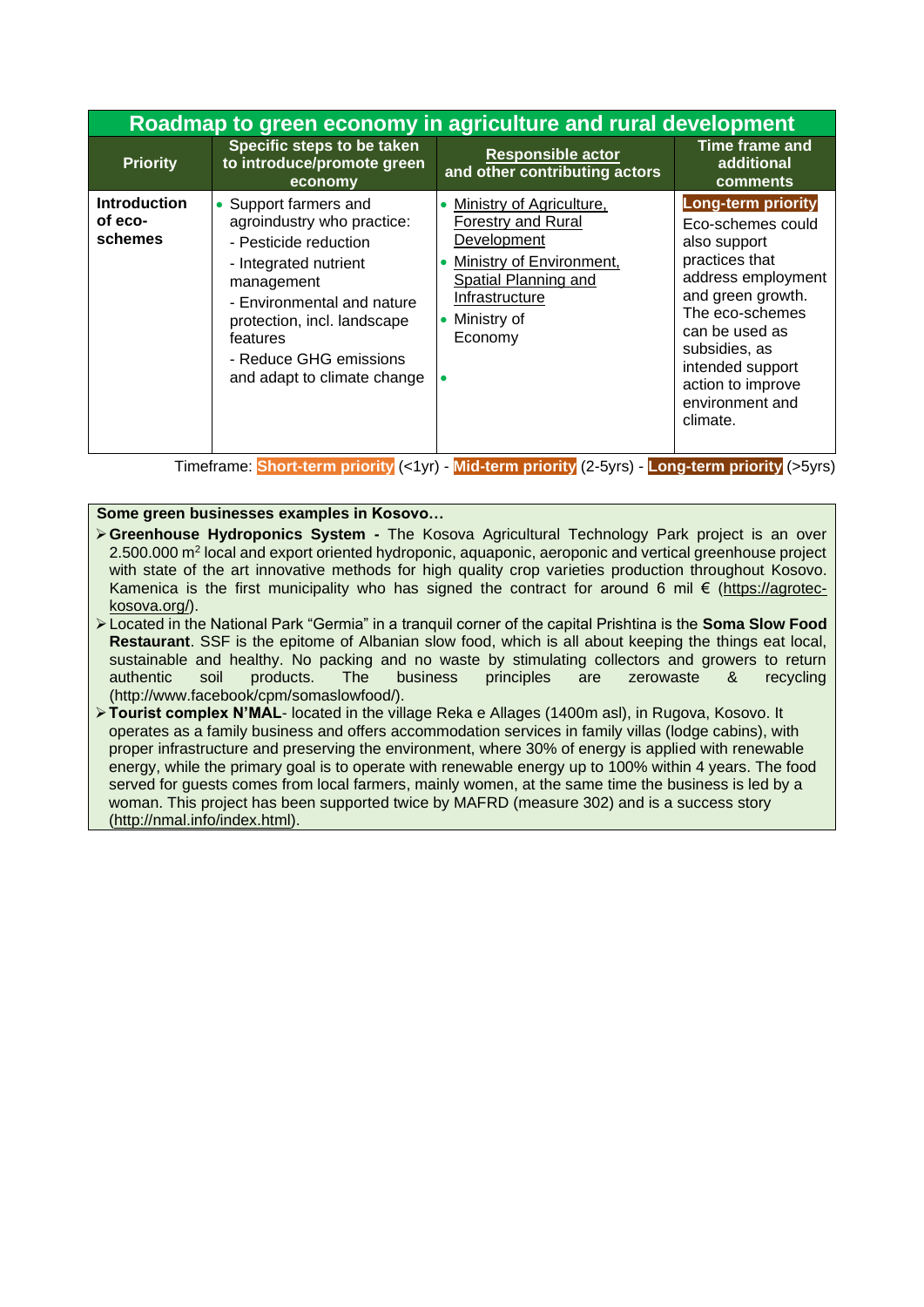## **MONTENEGRO**

| Main stakeholders for including/promoting green economy<br>in agriculture and rural development |               |                                                                                                     |  |
|-------------------------------------------------------------------------------------------------|---------------|-----------------------------------------------------------------------------------------------------|--|
| Stakeholder group                                                                               |               | <b>Relevant actors</b>                                                                              |  |
|                                                                                                 | ⇨             | Individual producers                                                                                |  |
| <b>Producers</b>                                                                                | $\Rightarrow$ | <b>Producer associations</b>                                                                        |  |
|                                                                                                 | $\Rightarrow$ | Producers involved in rural tourism                                                                 |  |
|                                                                                                 | $\Rightarrow$ | Food processing industry                                                                            |  |
|                                                                                                 | $\Rightarrow$ | Fish processing industry                                                                            |  |
| Industry                                                                                        | $\Rightarrow$ | Feed production industry                                                                            |  |
|                                                                                                 | $\Rightarrow$ | <b>Tourism industry</b>                                                                             |  |
|                                                                                                 | $\Rightarrow$ | Direct individual customers                                                                         |  |
|                                                                                                 | $\Rightarrow$ | Wholesale                                                                                           |  |
| <b>Customers</b>                                                                                | $\Rightarrow$ | Retail                                                                                              |  |
|                                                                                                 | ⇨             | Intermediaries                                                                                      |  |
|                                                                                                 | $\Rightarrow$ | Montenegrin Chamber of Economy                                                                      |  |
| Community                                                                                       | ⇨             | Society for consumer protection                                                                     |  |
|                                                                                                 | $\Rightarrow$ | Ministry of Agriculture and Rural Development (MARD)                                                |  |
|                                                                                                 | $\Rightarrow$ | Ministry of Economic Development (Directorate for innovations)                                      |  |
| <b>Government</b>                                                                               | ⇨             | <b>Environmental Protection Fund</b>                                                                |  |
|                                                                                                 | $\Rightarrow$ | Montenegro Institutional Development and Agriculture Strengthening Project<br>(MIDAS), IPARD units  |  |
|                                                                                                 | $\Rightarrow$ | Ministry of Urban planning and tourism                                                              |  |
|                                                                                                 | $\Rightarrow$ | State-owned enterprise Elektroprivreda Crne Gore (EPCG)                                             |  |
| <b>Civil society</b>                                                                            | $\Rightarrow$ | Civil society organizations / NGOs dealing in environmental protection                              |  |
| organizations                                                                                   | $\Rightarrow$ | Civil society organizations / NGOs dealing in agriculture                                           |  |
|                                                                                                 | $\Rightarrow$ | Civil society organizations / NGOs dealing in gender equality                                       |  |
|                                                                                                 | $\Rightarrow$ | Extension services (Extension services for animal and plant production -<br><b>MARD</b> )           |  |
| Knowledge and                                                                                   | $\Rightarrow$ | University of Montenegro (Biotechnical Faculty), University of Donja Gorica                         |  |
| transfer                                                                                        | ⇨             | (Faculty of Food Technology, Food Safety and Ecology)<br>Municipal agricultural services            |  |
|                                                                                                 | $\Rightarrow$ | Research and innovation initiatives (innovative and research developmental                          |  |
| International donor                                                                             | $\Rightarrow$ | and capacity building projects)<br>Foreign donor organizations (Word Bank, European Commission, FAO |  |
| organisations                                                                                   |               | UNDP)                                                                                               |  |
|                                                                                                 |               | Relevance of actor: high - medium - low                                                             |  |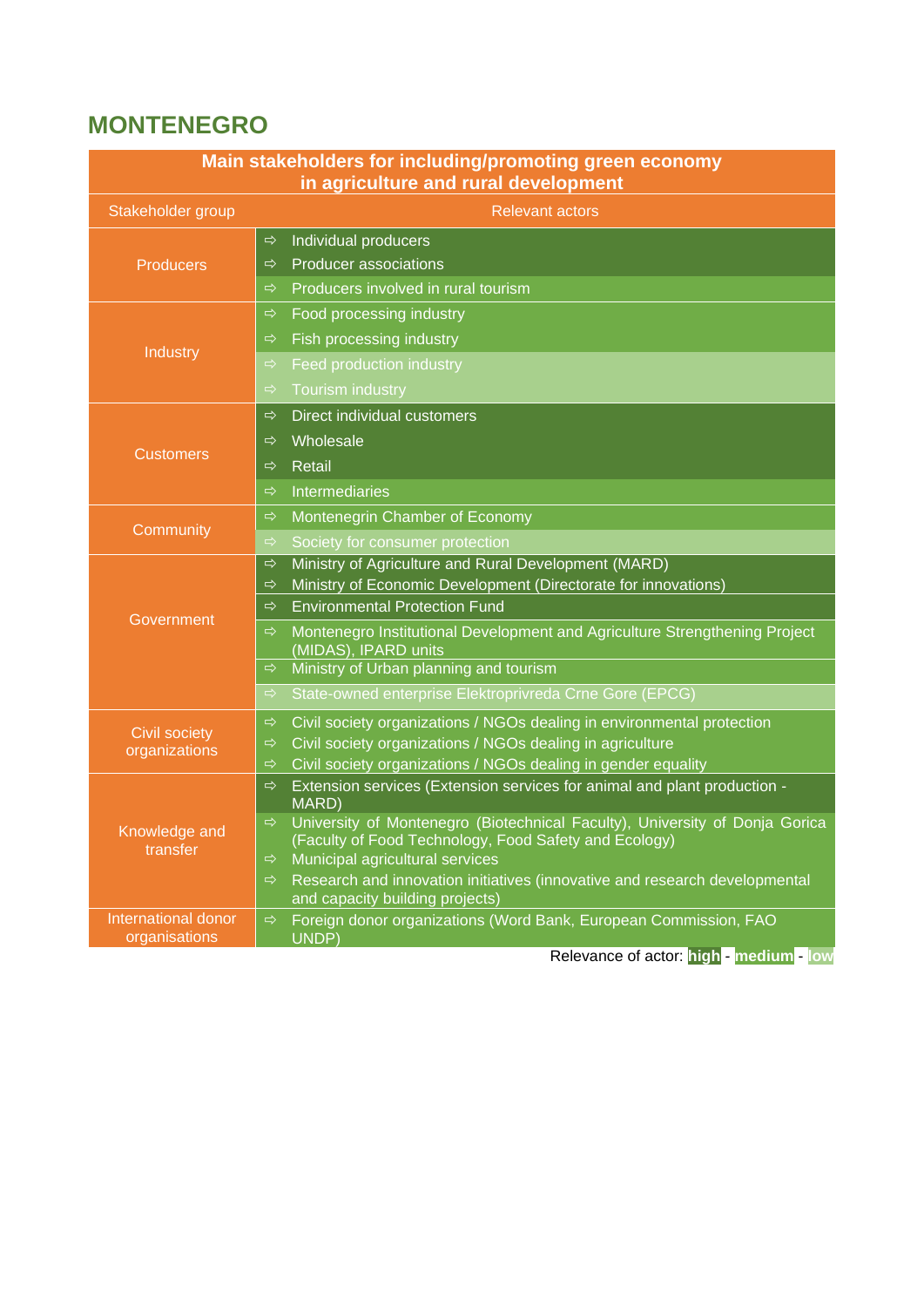## **MONTENEGRO**

|                                                                                                                                                 | Roadmap to green economy in agriculture and rural development                                                                                                                                                                                                                                                                                                                                                                                                                                                                                                               |                                                                                                                                                                                                                                                                                                                |                                                                                                                                                                                                                                                                                                                                        |
|-------------------------------------------------------------------------------------------------------------------------------------------------|-----------------------------------------------------------------------------------------------------------------------------------------------------------------------------------------------------------------------------------------------------------------------------------------------------------------------------------------------------------------------------------------------------------------------------------------------------------------------------------------------------------------------------------------------------------------------------|----------------------------------------------------------------------------------------------------------------------------------------------------------------------------------------------------------------------------------------------------------------------------------------------------------------|----------------------------------------------------------------------------------------------------------------------------------------------------------------------------------------------------------------------------------------------------------------------------------------------------------------------------------------|
| <b>Priority</b>                                                                                                                                 | Specific steps to be taken to<br>introduce/promote green<br>economy                                                                                                                                                                                                                                                                                                                                                                                                                                                                                                         | Responsible actor<br>and other contributing<br>actors                                                                                                                                                                                                                                                          | <b>Time frame and</b><br>additional comments                                                                                                                                                                                                                                                                                           |
| <b>Further</b><br>improvement of<br>existing and<br>adoption of<br>missing<br>strategic and<br>legal documents                                  | • Establish a thematic working<br>group with relevant<br>institutional representatives<br>• Define a set of initiatives for<br>the stimulation of agricultural<br>production based on good<br>ecological practices (e.g.,<br>elaborate strategic document<br>with the action plan; define<br>the specific support programs<br>and lines, etc.)                                                                                                                                                                                                                              | Ministry of Agriculture,<br><b>Forestry and Water</b><br><b>Management</b><br>Extension services in<br>agriculture<br>• Agency for payments in<br>agriculture<br>• Food Safety<br>Directorate<br><b>Ministry of Economic</b><br>Development<br>Ministry of Ecology,<br>Spatial Planning and<br><b>Urbanism</b> | <b>Long-term priority</b><br>Current agricultural<br>policy support mainly<br>relates to the Agro-<br>budget lines.<br>Further gradual<br>alignment with EU CAP<br>should be continued.<br>Specific program lines<br>should be approved at<br>the national level for<br>stimulation of good<br>ecological practices in<br>agriculture. |
| <b>Capacity</b><br>building in green<br>economy for the<br>decision makers,<br>producers/food<br>industry and<br>other relevant<br>stakeholders | Knowledge transfer and<br>practical examples, specifically<br>adjusted to different stakeholder<br>groups in the areas of:<br>• Apprehending fundamental<br>principles of green economy<br>in food production<br>Setting-up a Codex of Good<br>$\bullet$<br>Agricultural Practice -<br>especially for waste<br>management<br>Start applying ecologically-<br>$\bullet$<br>based agricultural practices -<br>e.g., harvesting, pasture, crop<br>protection that minimize the<br>application of pesticides, boost<br>biodiversity preservation and<br>vitality of rural areas | Ministry of Agriculture,<br>$\bullet$<br><b>Forestry and Water</b><br>Management<br><b>Ministry of Economic</b><br>Development<br>• Educational institutions<br>and individual experts.<br>• Extension services in<br>agriculture<br>• Producer associations<br>• NGO sector                                   | <b>Mid-term priority</b><br>(continuous process)<br>Promotional campaigns<br>for production chain<br>stakeholders and wider<br>public.                                                                                                                                                                                                 |
| <b>Adding value for</b><br>the 'greener'<br>food products                                                                                       | Stimulate the increase of the<br>degree of product finalization<br>and production of traditional<br>domestic products that could<br>enter the system of protection<br>of quality labels and organic<br>production<br>• Launch an initiative to<br>establish an environmental<br>label for agricultural products<br>that would enable producers<br>to attract a premium price for<br>"green" products and services<br>• Introduce new quality labels<br>in the existing legal<br>framework (eco-branding of<br>agricultural products and<br>support for their promotion)     | Ministry of Agriculture,<br><b>Forestry and Water</b><br><b>Management</b><br>Extension services in<br>agriculture<br>• Producer associations<br>• NGO sector<br>• Monteorganica                                                                                                                               | <b>Mid-term priority</b><br>Agro-budget lines for<br>the support of collection<br>centres and<br>investments in rural<br>tourism (MIDAS II)<br><b>IPA</b> calls                                                                                                                                                                        |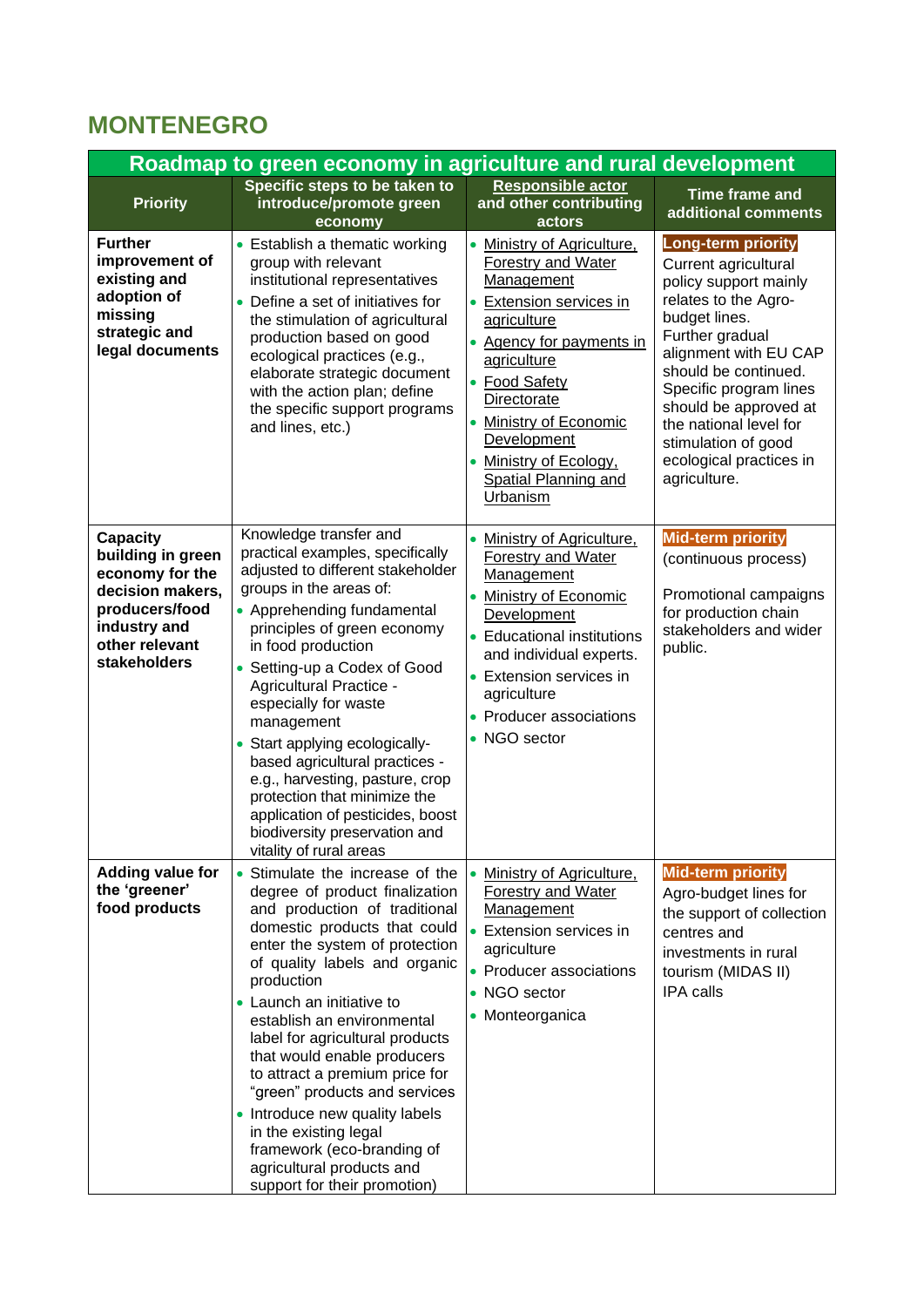|                                                        | Roadmap to green economy in agriculture and rural development                                                                                                                                                                                                                                                                                                                                                                               |                                                                                                                                                                                                                                                                                             |                                                                                          |  |  |
|--------------------------------------------------------|---------------------------------------------------------------------------------------------------------------------------------------------------------------------------------------------------------------------------------------------------------------------------------------------------------------------------------------------------------------------------------------------------------------------------------------------|---------------------------------------------------------------------------------------------------------------------------------------------------------------------------------------------------------------------------------------------------------------------------------------------|------------------------------------------------------------------------------------------|--|--|
| <b>Priority</b>                                        | Specific steps to be taken to<br>introduce/promote green<br>economy                                                                                                                                                                                                                                                                                                                                                                         | <b>Responsible actor</b><br>and other contributing<br>actors                                                                                                                                                                                                                                | <b>Time frame and</b><br>additional comments                                             |  |  |
| <b>Strengthen the</b><br>link to the<br>tourism sector | • Encourage the development<br>of environmentally friendly<br>forms of tourism, domestic<br>eco-product tasting.<br>• Establish small craft shops for<br>marketing of high-quality<br>domestic food products.                                                                                                                                                                                                                               | Ministry of Ecology,<br><b>Spatial Planning and</b><br>Urbanism<br>Local tourist<br>$\bullet$<br>Organizations<br>Ministry of Agriculture,<br>$\bullet$<br>Forestry and Water<br>Management<br>Producer associations<br>• NGO sector                                                        | <b>Mid-term priority</b><br>Strategy for the<br>development of Rural<br>Tourism by 2030. |  |  |
| <b>Formation of</b><br>agro-green<br>clusters          | • Establish a framework for<br>agro-green clusters to help<br>rural communities to become<br>more sustainable.<br>• Introduce policy support<br>mechanisms for producer<br>clusters and networking<br>aiming to better promotion<br>and marketing.<br>Start implementing training<br>$\bullet$<br>programs and practical<br>examples on ecology-friendly<br>additional uses of raw<br>materials and reprocessing of<br>the waste materials. | Ministry of Agriculture,<br>Forestry and Water<br>Management<br><b>Ministry of Economic</b><br>$\bullet$<br>Development<br>Ministry of Ecology,<br>Spatial Planning and<br>Urbanism<br><b>Educational institutions</b><br>and individual experts<br>• Producer associations<br>• NGO sector | <b>Long-term priority</b>                                                                |  |  |

#### **Additional insights…**

Strengthening of the rural-urban links is important, as green investments and activities in rural areas can contribute to green economic growth in urban areas and vice versa. Montenegro has significant natural resources and potential for strengthening human resources to continue through the path of green businesses. The transition to a green economy will require activities on many fronts, and significant investment is likely to be required to create the necessary impetus in some areas. Rural Development Programs (RDPs) can play a key role by supporting low carbon, resource, and socially equitable investments, as well as fostering sustainable natural resource management across a wide range of economic sectors, not just agriculture and forestry. Although often small and not branded, there are already many examples of RDP investments and initiatives that can contribute to job creation and economic growth within a low-carbon and resource-efficient way. Combining the measures provided via European agricultural fund for rural development (EAFRD) with the support of other EU funds and working between sectors and institutional divisions could increase support for rural development. Planning how to combine these measures in packages to support integrated schemes to achieve certain outcomes will be as important as using financial instruments, especially if the goal is to support small investments at the local level.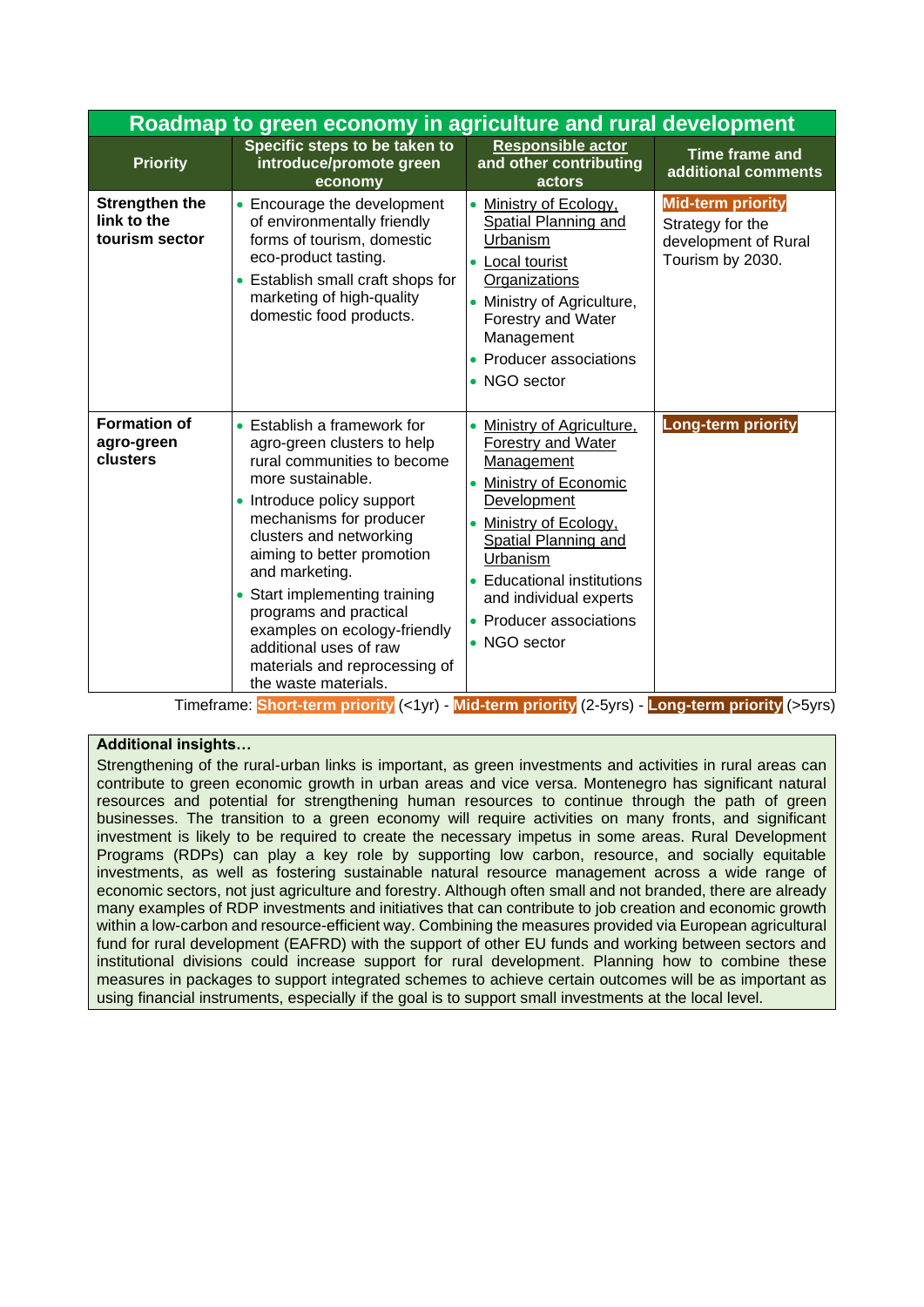## **NORTH MACEDONIA**

| Main stakeholders for including/promoting green economy<br>in agriculture and rural development |                                                                                                                                                                    |  |  |
|-------------------------------------------------------------------------------------------------|--------------------------------------------------------------------------------------------------------------------------------------------------------------------|--|--|
| Stakeholder group                                                                               | <b>Relevant actors</b>                                                                                                                                             |  |  |
|                                                                                                 | Big and mid-size agricultural holdings<br>$\Rightarrow$                                                                                                            |  |  |
| <b>Producers</b>                                                                                | Small agricultural holdings (family farms), especially organic producers<br>$\Rightarrow$                                                                          |  |  |
|                                                                                                 | <b>Producer cooperatives</b><br>$\Rightarrow$                                                                                                                      |  |  |
|                                                                                                 | Meat and dairy industry<br>$\Rightarrow$                                                                                                                           |  |  |
| Industry                                                                                        | Wineries, fruit and vegetable processors<br>$\Rightarrow$                                                                                                          |  |  |
|                                                                                                 | Food packaging industry<br>$\Rightarrow$                                                                                                                           |  |  |
|                                                                                                 | $\Rightarrow$<br>Cereals' processing industry                                                                                                                      |  |  |
|                                                                                                 | Consumers organization of Macedonia<br>$\Rightarrow$                                                                                                               |  |  |
| <b>Customers</b>                                                                                | Large retail chains (ex. Tinex, Vero, etc.)<br>$\Rightarrow$                                                                                                       |  |  |
|                                                                                                 | Stores for organic and health food<br>$\Rightarrow$                                                                                                                |  |  |
|                                                                                                 | Nasha Dobra Zemja (consumer cooperative)<br>$\Rightarrow$                                                                                                          |  |  |
|                                                                                                 | National Federation of Farmers (NFF)<br>$\Rightarrow$                                                                                                              |  |  |
|                                                                                                 | Macedonian Association of Processors (MAP)<br>$\Rightarrow$                                                                                                        |  |  |
| Community                                                                                       | Macedonian Chamber of Commerce (MCC)<br>$\Rightarrow$                                                                                                              |  |  |
|                                                                                                 | Economic Chamber of North Macedonia (ECNM)<br>$\Rightarrow$                                                                                                        |  |  |
|                                                                                                 | Macedonian Association of Agricultural Cooperatives (MAAC)<br>$\Rightarrow$                                                                                        |  |  |
|                                                                                                 | Chamber of Organic Producers (COP)<br>$\Rightarrow$                                                                                                                |  |  |
|                                                                                                 | Ministry of Agriculture, Forestry and Water Economy (MAFWE)<br>$\Rightarrow$                                                                                       |  |  |
|                                                                                                 | Agency for Financial Support of Agriculture and Rural Development (AFSARD)<br>$\Rightarrow$                                                                        |  |  |
|                                                                                                 | State Inspectorate for Agriculture (SIA)<br>$\Rightarrow$                                                                                                          |  |  |
|                                                                                                 | Food and Veterinary Agency (FVA)<br>$\Rightarrow$                                                                                                                  |  |  |
|                                                                                                 | Ministry of Environment and Physical Planning (MoEPP)<br>$\Rightarrow$                                                                                             |  |  |
| Government                                                                                      | State Environmental Inspectorate (SEI)<br>$\Rightarrow$                                                                                                            |  |  |
|                                                                                                 | Ministry of Economy (ME)<br>$\Rightarrow$                                                                                                                          |  |  |
|                                                                                                 | State Market Inspectorate (SMI)<br>$\Rightarrow$                                                                                                                   |  |  |
|                                                                                                 | Ministry of Local Self-government (MLS)<br>$\Rightarrow$                                                                                                           |  |  |
|                                                                                                 | Bureau for Regional Development (BRD)<br>$\Rightarrow$                                                                                                             |  |  |
|                                                                                                 | Agency for Promotion and Support of Tourism (APST)<br>$\Rightarrow$                                                                                                |  |  |
|                                                                                                 | <b>Rural Development Network (RDN)</b><br>$\Rightarrow$                                                                                                            |  |  |
|                                                                                                 | Local action groups (LAGs)<br>$\Rightarrow$                                                                                                                        |  |  |
| Civil society<br>organizations                                                                  | Slow Food Macedonia<br>$\Rightarrow$                                                                                                                               |  |  |
|                                                                                                 | Ajde Makedonija<br>$\Rightarrow$                                                                                                                                   |  |  |
|                                                                                                 | Macedonian Ecological Society (MES)<br>$\Rightarrow$                                                                                                               |  |  |
|                                                                                                 | <b>SOS Ohrid</b><br>$\Rightarrow$                                                                                                                                  |  |  |
|                                                                                                 | $\Rightarrow$<br>National Extension Agency (NEA)                                                                                                                   |  |  |
|                                                                                                 | Universities and institutes (Faculty of Agricultural Sciences and Food, Faculty<br>$\Rightarrow$                                                                   |  |  |
| Knowledge and<br>transfer                                                                       | of Natural Sciences and others)                                                                                                                                    |  |  |
|                                                                                                 | High schools<br>$\Rightarrow$                                                                                                                                      |  |  |
|                                                                                                 | <b>Centre for Informal Education</b><br>$\Rightarrow$                                                                                                              |  |  |
| International donor<br>organisations                                                            | Ministry of Education and Science<br>$\Rightarrow$                                                                                                                 |  |  |
|                                                                                                 | $\Rightarrow$<br>Deutsche Gesellschaft für Internationale Zusammenarbeit (GIZ), European<br>Commission (EC), Standing working group for regional rural development |  |  |
|                                                                                                 | (SWG RRD), Swedish Agency for Development and Cooperation (SIDA): We                                                                                               |  |  |
|                                                                                                 | Effect, Swiss Agency for Development and Cooperation (SDC): IME                                                                                                    |  |  |
|                                                                                                 | programme, United Nations Development Programme (UNDP), USAID                                                                                                      |  |  |
|                                                                                                 | Relevance of actor: high - medium - low                                                                                                                            |  |  |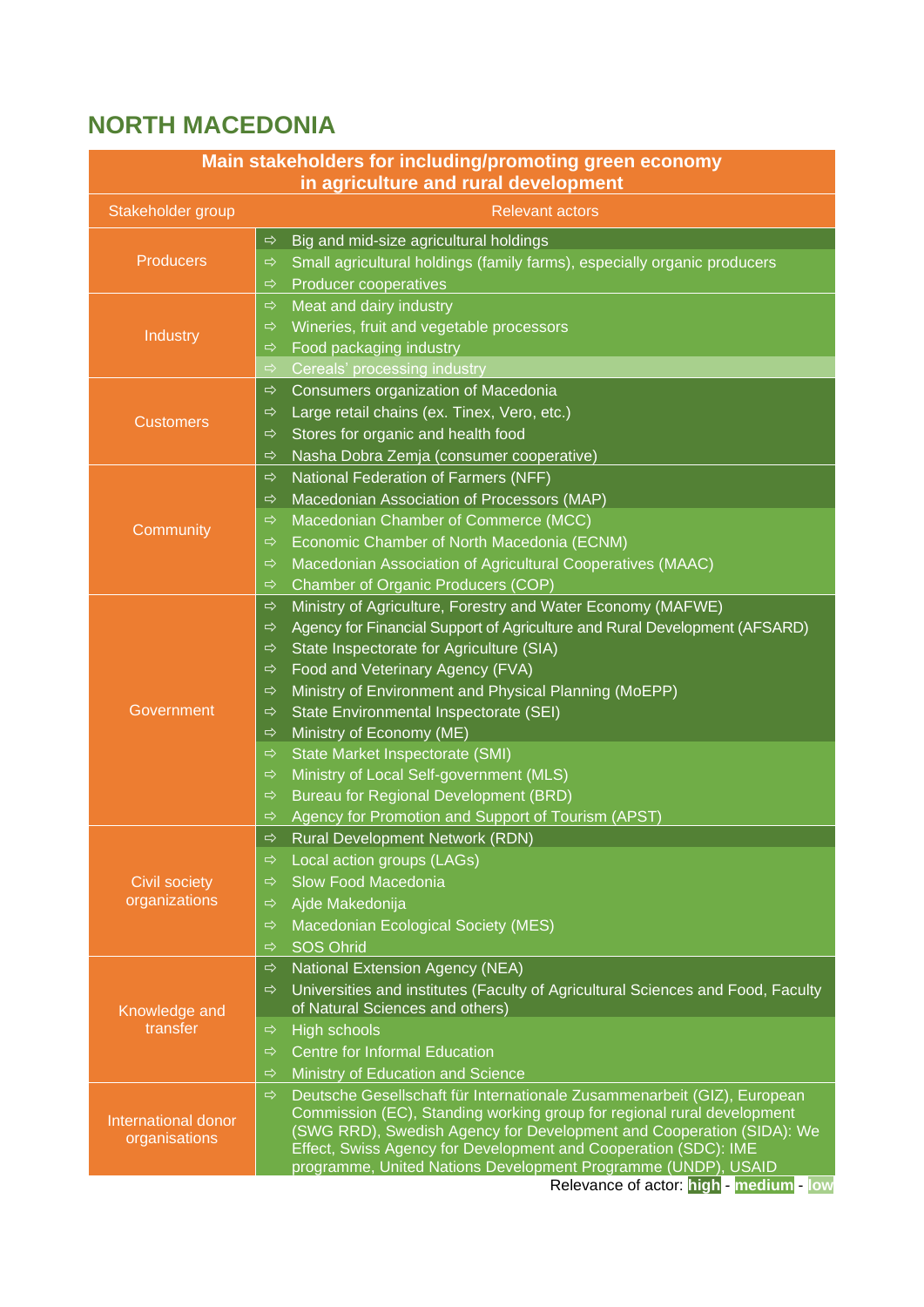## **NORTH MACEDONIA**

| Roadmap to green economy in agriculture and rural development                                     |                                                                                                                                                                                                                             |                                                                                |                                                                                                                                                                                                                                                   |
|---------------------------------------------------------------------------------------------------|-----------------------------------------------------------------------------------------------------------------------------------------------------------------------------------------------------------------------------|--------------------------------------------------------------------------------|---------------------------------------------------------------------------------------------------------------------------------------------------------------------------------------------------------------------------------------------------|
| <b>Priority</b>                                                                                   | Specific steps to be taken to<br>introduce/promote green<br>economy                                                                                                                                                         | Responsible actor<br>and other contributing<br>actors                          | <b>Time frame and</b><br>additional comments                                                                                                                                                                                                      |
| <b>Concerted action</b><br>among<br>institutions<br>relevant for<br>green economy<br>(coordinate) | • Advocate the idea for setting-<br>up a technical inter-ministerial<br>body for green economy<br>• Organize a round table with<br>all key stakeholders that<br>support the idea and provide<br>joint document endorsing it | $\bullet$ RDN<br>$\bullet$ RDN                                                 | <b>Short-term priority</b><br>In addition to the<br>National Council for<br>Sustainable Economy,<br>to be responsible for<br>technical coordination<br>and regulation among<br>institutions.                                                      |
|                                                                                                   | • Establish technical inter-<br>ministerial body for green<br>economy                                                                                                                                                       | • Government, ministries<br>and relevant<br>institutions                       |                                                                                                                                                                                                                                                   |
|                                                                                                   | • Revise and ensure<br>compliance of regulations and<br>supporting measures among<br>relevant institutions                                                                                                                  | • Inter-ministerial body<br>for green economy                                  | <b>Short-term priority</b><br>To clear all conflicting<br>issues.                                                                                                                                                                                 |
|                                                                                                   | • Provide joint coordinated<br>framework for supporting<br>green economy                                                                                                                                                    | • Inter-ministerial body<br>for green economy                                  | <b>Short-term priority</b><br>To regulate and<br>monitor, but also to<br>promote and support.                                                                                                                                                     |
| Promotion of the<br>green economy<br>concept and<br>education of key<br>participants<br>(promote) | • Promote the green economy<br>concept among farmers,<br>processors, distributors,<br>suppliers, other<br>entrepreneurs, employees in<br>the related institutions, and<br>public                                            | • MAFWE, other<br>government<br>institutions, academia,<br>CSOs, and media     | <b>Short-term priority</b><br>(continuous process)                                                                                                                                                                                                |
|                                                                                                   | • Maintain functional<br>agricultural knowledge and<br>innovation transfer (AKIS)<br>system                                                                                                                                 | • MAFWE, NEA,<br>academia and other<br>knowledge and transfer<br>institutions  | <b>Short-term priority</b><br>(continuous process)<br>To ensure accessible<br>and quality advisory                                                                                                                                                |
|                                                                                                   | • Educate and train producers,<br>especially farmers                                                                                                                                                                        | • NEA advisors and<br>other knowledge and<br>transfer stakeholders,<br>and CSO | services focusing on<br>green economy<br>practices and their<br>implementation.                                                                                                                                                                   |
|                                                                                                   | • Train representatives from<br>different ministries with<br>different background and<br>professional focus                                                                                                                 | • Universities, and other<br>educational institutions                          | <b>Short-term priority</b><br>(continuous process)<br>To consider the specific<br>needs and                                                                                                                                                       |
|                                                                                                   | • Ensure same interpretation of<br>the green economy concept<br>(for instance in agriculture,<br>environment and economy)                                                                                                   |                                                                                | opportunities, and other<br>conditions to mitigate<br>possible<br>misinterpretations.                                                                                                                                                             |
|                                                                                                   | • Prepare promotional and<br>educational material<br>(brochures, guidelines,<br>protocols, etc.)                                                                                                                            | • MAFWE, other<br>government<br>institutions, academia,<br>CSOs, and media     | <b>Short-term priority</b><br>To explain what green<br>economy is, how it can<br>be supported, what<br>needs to be done, how<br>it should be done, what<br>are the available<br>opportunities for<br>supporting green<br>business decisions, etc. |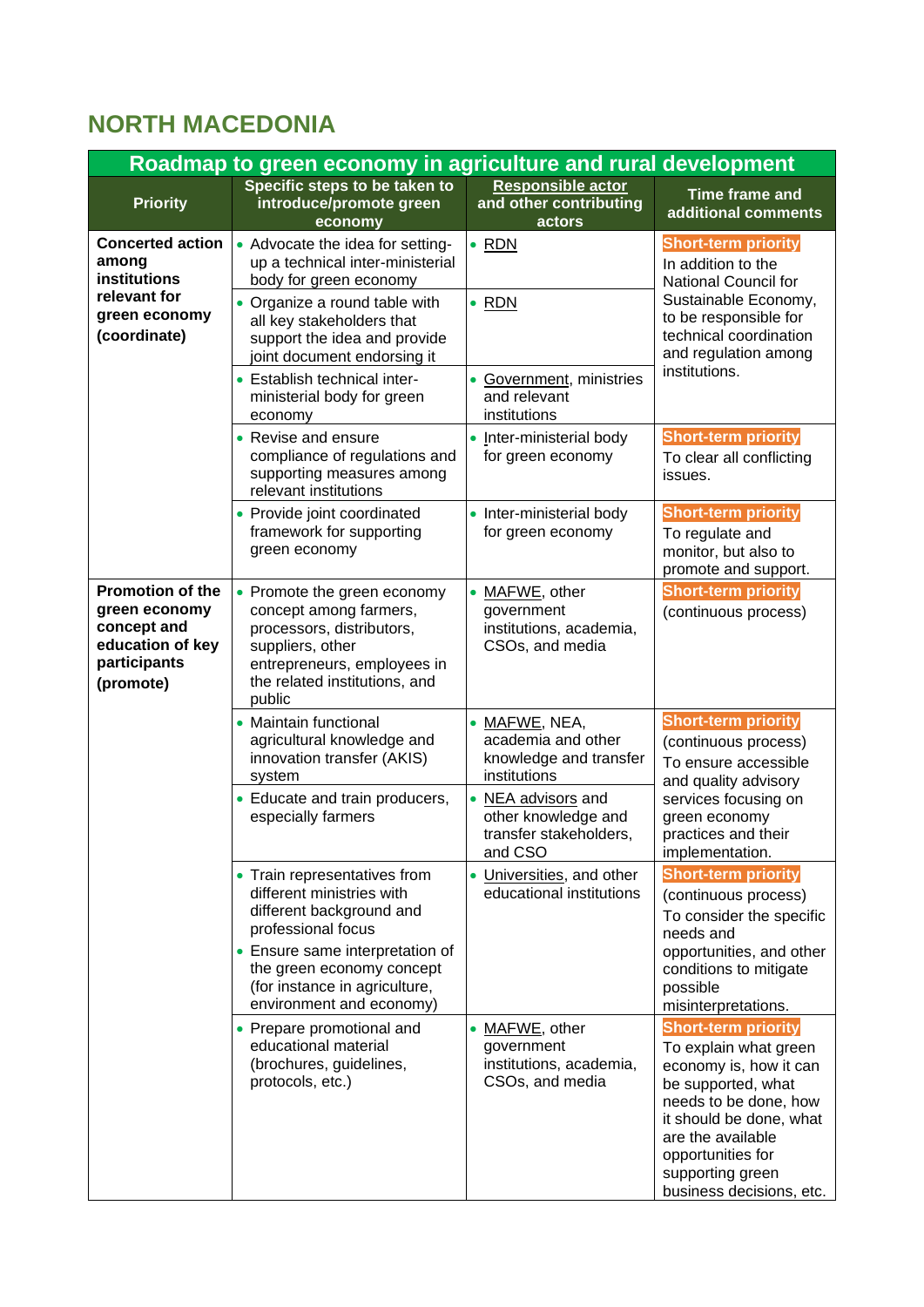| Roadmap to green economy in agriculture and rural development                         |                                                                                                                                                                       |                                                                                             |                                                                                                                                                                                                                                    |
|---------------------------------------------------------------------------------------|-----------------------------------------------------------------------------------------------------------------------------------------------------------------------|---------------------------------------------------------------------------------------------|------------------------------------------------------------------------------------------------------------------------------------------------------------------------------------------------------------------------------------|
| <b>Priority</b>                                                                       | Specific steps to be taken to<br>introduce/promote green<br>economy                                                                                                   | <b>Responsible actor</b><br>and other contributing<br>actors                                | <b>Time frame and</b><br>additional comments                                                                                                                                                                                       |
|                                                                                       | • Disseminate informative<br>material                                                                                                                                 | • MAFWE, other<br>government<br>institutions, academia,<br>CSOs, and media                  | <b>Short-term priority</b><br>To disseminate via<br>officials web-sites, but<br>also through outlets<br>closer to the potential<br>applicants (MAFWE<br>regional offices, local<br>community centres,<br>advisory offices, etc.).  |
| <b>Provided</b><br>support for<br>green economy<br>(support)                          | • Advocate the idea for<br>budgetary sources for green<br>economy measures                                                                                            | • RDN, NFF, other CSOs<br>and relevant actors                                               | <b>Short-term priority</b><br>National budget,<br>IPARD and foreign<br>donor organisations                                                                                                                                         |
|                                                                                       | • Provide budget for supporting                                                                                                                                       | MAFWE, and other<br>relevant ministries (ME,<br>MoEPP, MLS)                                 | <b>Mid-term priority</b><br>For, example, the<br>planned increase in the<br>budget for agricultural<br>and rural development<br>to be in the rural<br>development budget,<br>with a defined share of<br>green economy<br>measures. |
|                                                                                       | • Accredit and implement<br>green-oriented IPARD<br>measures, related to agri-<br>environment, climate and<br>organic farming, LEADER-<br>approach, advisory services | • <b>IPARD Managing</b><br><b>Authority</b>                                                 | <b>Short-term priority</b><br>To be included in the<br>IPARD 2021-2027<br>programme                                                                                                                                                |
|                                                                                       | • Provide more measures for<br>green economy practices                                                                                                                | • MAFWE, MOEPP, ME                                                                          | <b>Mid-term priority</b><br>To be coordinated<br>among relevant<br>institutions.                                                                                                                                                   |
| <b>Simplified</b><br>procedures for<br>access to<br>financial support<br>(facilitate) | • Advocate the idea for<br>simplified procedures<br>Simplify the procedures for<br>financial support                                                                  | • RDN, NFF<br>• MAFWE/IPARD<br><b>Managing Authority,</b><br>МE<br>• Inter-ministerial body | <b>Short-term priority</b><br>To ease the burden of<br>the applicants and the<br>administrators                                                                                                                                    |

#### **Additional insights…**

This initial roadmap to green economy in agriculture and rural development proposes four basic priorities (promote – support – facilitate – coordinate). It involves engagement of various stakeholders and actors to initiate, monitor and support its implementation. Some stakeholders have less power to act, but are more aware and motivated; whereas others have more power, but focus their action on other priorities. Therefore, they can and should act upon their ability - to spread the idea and emphasize the importance of green economy - so the potential beneficiaries and wider public become the additional push factor for some of the more inert institutions. Having this in mind, each actor and each action within the given priorities so far recognized, are necessary, thus full commitment of all involved institutions and leading authorities is the crucial factor for the success of this process.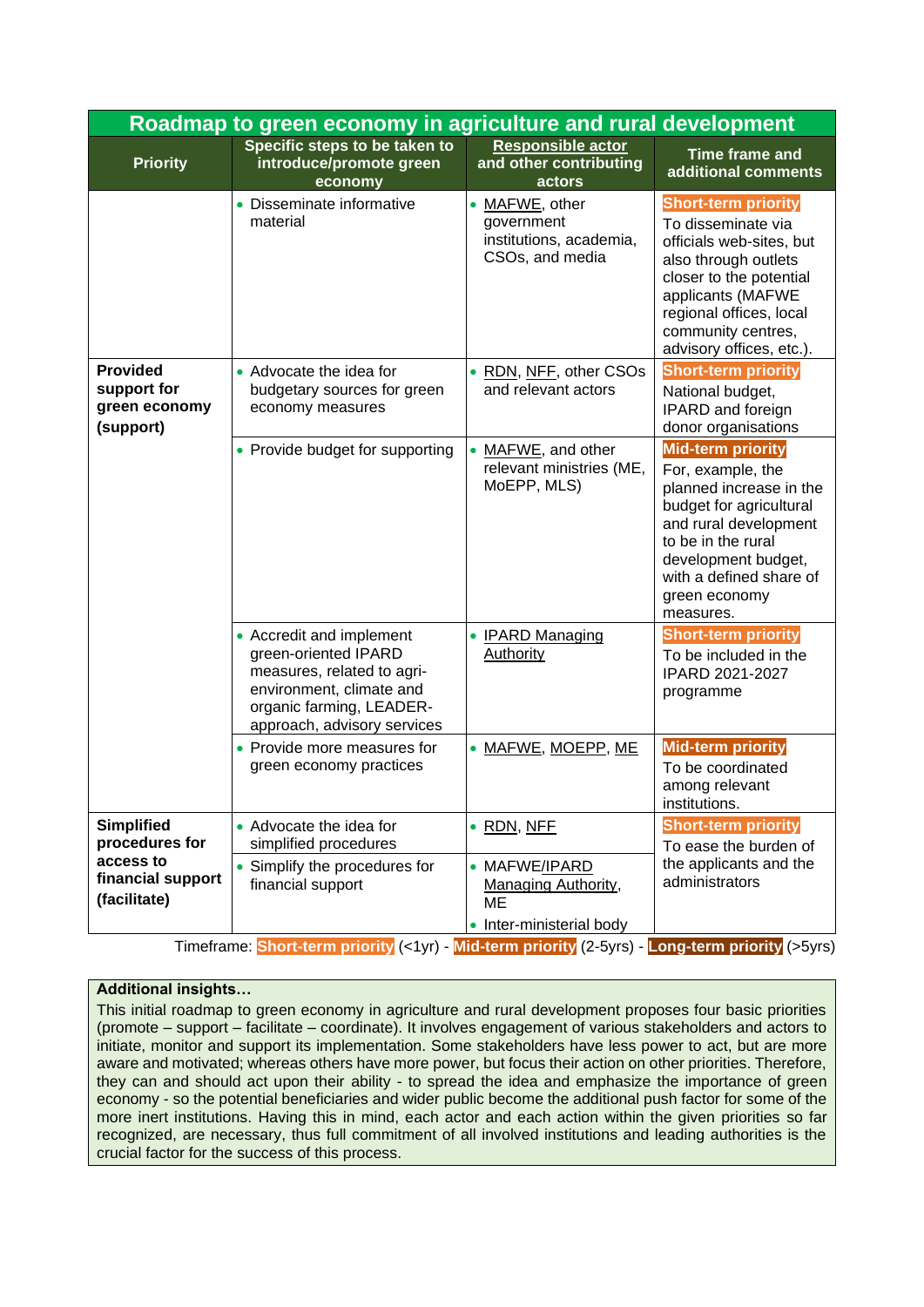### **SERBIA**

| Main stakeholders for including/promoting green economy<br>in agriculture and rural development |                                                                                                                                                             |  |  |
|-------------------------------------------------------------------------------------------------|-------------------------------------------------------------------------------------------------------------------------------------------------------------|--|--|
| Stakeholder group                                                                               | <b>Relevant actors</b>                                                                                                                                      |  |  |
|                                                                                                 | Farmers associations (i.e. Klub 100P plus; Serbian Young Farmers<br>$\Rightarrow$<br>Association; etc.)                                                     |  |  |
| <b>Producers</b>                                                                                | Agricultural cooperatives<br>$\Rightarrow$                                                                                                                  |  |  |
|                                                                                                 | <b>Small farms</b><br>⇨                                                                                                                                     |  |  |
|                                                                                                 | The Chamber of Commerce of Serbia<br>$\Rightarrow$                                                                                                          |  |  |
|                                                                                                 | Association of small food producers<br>⇨                                                                                                                    |  |  |
| Industry                                                                                        | <b>Serbian Dairies Association</b>                                                                                                                          |  |  |
|                                                                                                 | <b>Global Seed Company</b>                                                                                                                                  |  |  |
|                                                                                                 | Association for Plant Production and Food Industry<br>⇨                                                                                                     |  |  |
|                                                                                                 | Wholesale and retail sectors<br>$\Rightarrow$                                                                                                               |  |  |
| <b>Customers</b>                                                                                | Intermediaries (agents)<br>⇨                                                                                                                                |  |  |
|                                                                                                 | National Consumer Organization of Serbia<br>⇨                                                                                                               |  |  |
|                                                                                                 | Environmental protection associations (local)<br>$\Rightarrow$                                                                                              |  |  |
| Community                                                                                       | Consumer protection associations (local)<br>⇨                                                                                                               |  |  |
|                                                                                                 | Ministry of Agriculture, Forestry and Water Management (MAFWM)<br>$\Rightarrow$                                                                             |  |  |
|                                                                                                 | Ministry of Environmental Protection (MEP)<br>⇨                                                                                                             |  |  |
|                                                                                                 | Ministry of Economy (ME)<br>$\Rightarrow$                                                                                                                   |  |  |
|                                                                                                 | Ministry of Local Self-government (MLSF)<br>$\Rightarrow$                                                                                                   |  |  |
| Government                                                                                      | Provincial Secretariat for Agriculture, Water Management and Forestry of<br>$\Rightarrow$<br>Autonomous Province of Vojvodina (PSAWFV)                      |  |  |
|                                                                                                 | Local self-governments;<br>$\Rightarrow$                                                                                                                    |  |  |
|                                                                                                 | <b>Standing Conference of Cities and Municipalities</b><br>$\Rightarrow$                                                                                    |  |  |
|                                                                                                 | Regional Development Agencies (http://ras.gov.rs/korisni-linkovi/regionalne-<br>$\Rightarrow$<br>razvojneagencije)                                          |  |  |
|                                                                                                 | Center for Ecology and Sustainable Development (CEKOR)<br>$\Rightarrow$                                                                                     |  |  |
|                                                                                                 | Serbian Crop Protection Association (SECPA)<br>$\Rightarrow$                                                                                                |  |  |
| <b>Civil society</b>                                                                            | Serbia Organica<br>$\Rightarrow$                                                                                                                            |  |  |
| organizations                                                                                   | <b>Network for Rural Development of Serbia</b><br>$\Rightarrow$                                                                                             |  |  |
|                                                                                                 | Young Researchers of Serbia (YRS)<br>$\Rightarrow$                                                                                                          |  |  |
|                                                                                                 | <b>Local Action Groups (LAGs)</b><br>$\Rightarrow$                                                                                                          |  |  |
|                                                                                                 | Institute for the Application of Science in Agriculture (IPN)<br>$\Rightarrow$                                                                              |  |  |
|                                                                                                 | <b>Research Institutes</b><br>$\Rightarrow$                                                                                                                 |  |  |
| Knowledge and                                                                                   | Agricultural advisory and professional services<br>⇨                                                                                                        |  |  |
| transfer                                                                                        | Faculties of Agriculture, Forestry, Veterinary Medicine, Environmental<br>$\Rightarrow$<br>Protection (Universities of Belgrade, Novi Sad, Kragujevac, Nis) |  |  |
|                                                                                                 | Vocational agricultural schools<br>$\Rightarrow$                                                                                                            |  |  |
|                                                                                                 | Companies dealing with advisory and extension<br>$\Rightarrow$                                                                                              |  |  |
|                                                                                                 | <b>EBRD</b><br>$\Rightarrow$                                                                                                                                |  |  |
| International donor<br>organisations                                                            | <b>World Bank</b><br>$\Rightarrow$                                                                                                                          |  |  |
|                                                                                                 | <b>European Commission;</b><br>$\Rightarrow$                                                                                                                |  |  |
|                                                                                                 | UN Agencies (UNFAO, UNDP, UNEP)<br>$\Rightarrow$                                                                                                            |  |  |
|                                                                                                 | Bilateral donors - GIZ, SIDA, USAID<br>$\Rightarrow$<br>Relevance of actor: high - medium - low                                                             |  |  |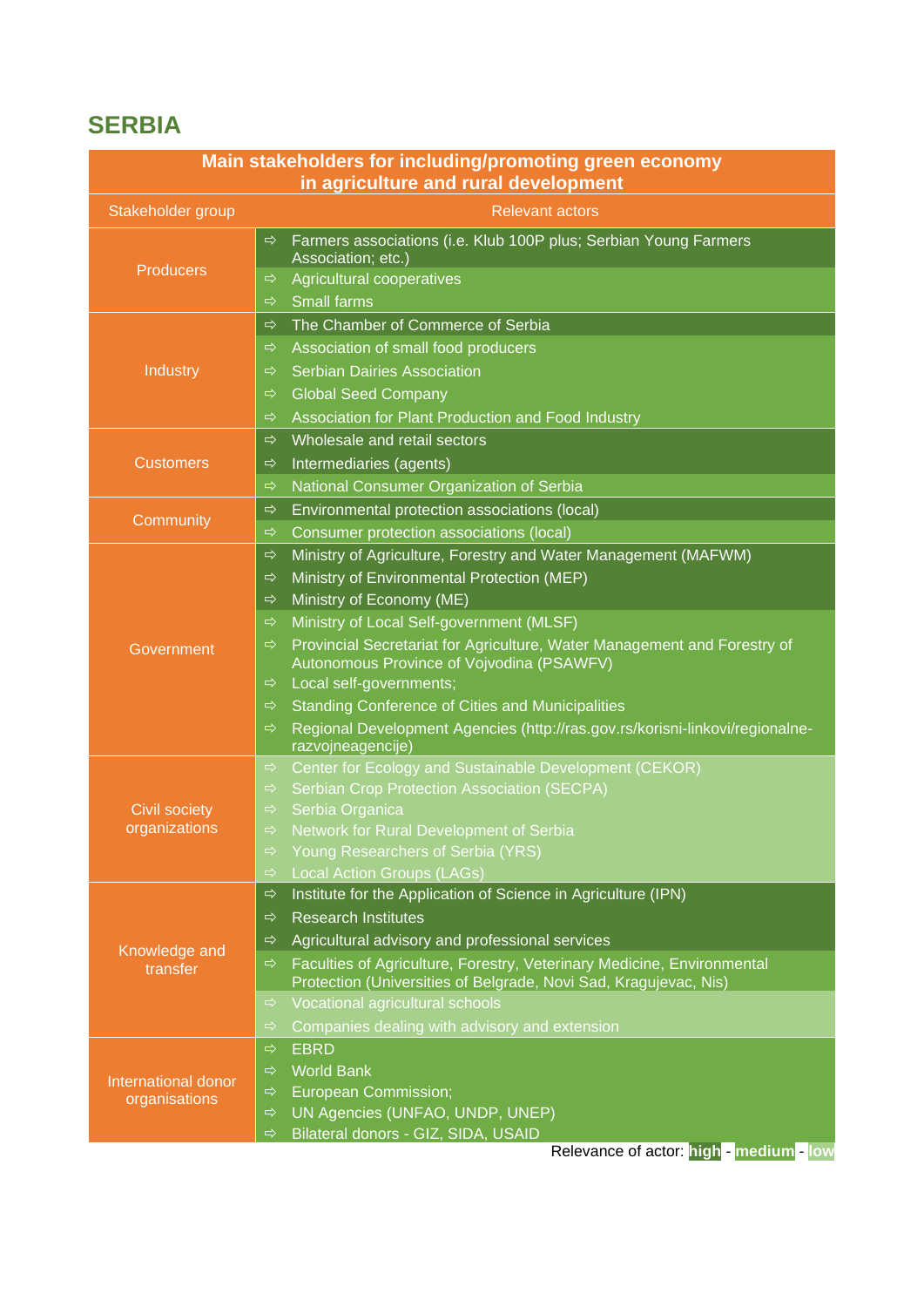### **SERBIA**

| Roadmap to green economy in agriculture and rural development                                |                                                                                                                                                                                                                                                                                                        |                                                                                                                                                                                  |                                                                                                                                                                    |
|----------------------------------------------------------------------------------------------|--------------------------------------------------------------------------------------------------------------------------------------------------------------------------------------------------------------------------------------------------------------------------------------------------------|----------------------------------------------------------------------------------------------------------------------------------------------------------------------------------|--------------------------------------------------------------------------------------------------------------------------------------------------------------------|
| <b>Priority</b>                                                                              | Specific steps to be taken to<br>introduce/promote green<br>economy                                                                                                                                                                                                                                    | Responsible actor<br>and other contributing<br>actors                                                                                                                            | <b>Time frame and</b><br>additional<br>comments                                                                                                                    |
| Develop further<br>and adopt the<br>missing strategic<br>and programming<br>policy documents | • Establish a working group<br>consisting of representatives of<br>all relevant bodies dealing with<br>environment related issues<br>• Ensure the coherence of<br>NPRD and IPARD III with other<br>programs and policies<br>implemented by various bodies<br>within MAFWM and other<br>ministries      | • MAFWM<br>Directorates for forests,<br>land management, and<br>water<br>• Directorate for Agrarian<br>Payments<br>• Sectors for agricultural<br>policy and rural<br>development | <b>Short-term priority</b><br>National<br>Programme for<br><b>Rural Development</b><br>(NPRD) and IPARD<br>III should be<br>prepared during<br>2021                |
|                                                                                              | • Set-up a national program to<br>put green public procurement<br>into action, as well as<br>economic and fiscal policy<br>measures for greening (the<br>government already adopted<br>the Public Procurement<br>Development Program for the<br>period 2019-2023 that<br>recognizes green procurement) | <b>Ministry of Finance</b><br><b>Ministry of Economy</b><br>$\bullet$                                                                                                            | <b>Short-term priority</b><br>The law on public<br>procurement<br>recognizes the<br>possibility of<br>conducting green<br>procurement, but it<br>is not mandatory. |
| <b>Raise awareness</b><br>and build the<br>knowledge                                         | • Advocate the establishment of<br>inter-ministerial body for green<br>economy                                                                                                                                                                                                                         | $\bullet$ MEP<br>$\bullet$ CSOs<br>• Media                                                                                                                                       | <b>Short-term priority</b>                                                                                                                                         |
|                                                                                              | • Mobilize all key stakeholders,<br>mapping their capacities, and<br>promotion activities                                                                                                                                                                                                              | $\bullet$ MEP<br>$\bullet$ CSOs<br><b>Research institutions</b><br>• Media                                                                                                       | <b>Short-term priority</b><br>Promotion to target<br>farmers,<br>processors,<br>suppliers, rural<br>population and<br>general public                               |
|                                                                                              | • Strengthen capacities of<br>extension services to provide<br>advice, trainings and promote<br>agri- environmental activities<br>and practices                                                                                                                                                        | MAFWM,<br><b>PSAWFV</b><br>$\bullet$<br>$\bullet$ IPN<br>• Agricultural advisory and                                                                                             | <b>Short-term priority</b>                                                                                                                                         |
|                                                                                              | • Increase the number of<br>advisors and upgrade the<br>knowledge and skills of<br>extension service providers                                                                                                                                                                                         | professional services                                                                                                                                                            | Mid-term priority                                                                                                                                                  |
|                                                                                              | • Develop of new training<br>curricula targeted to the<br>specific groups of farmers and<br>their needs                                                                                                                                                                                                | Faculties, research<br>institutes, IPN,<br>Agricultural advisory and<br>professional services,<br>CSOs                                                                           | <b>Mid-term priority</b>                                                                                                                                           |
|                                                                                              | • Broaden the access to<br>extension services and<br>increase the number of users;                                                                                                                                                                                                                     | • MAFWM,<br><b>PSAWFV</b><br>$\bullet$ IPN                                                                                                                                       | <b>Mid-term priority</b>                                                                                                                                           |
|                                                                                              | • Design more effective systems<br>for extension service delivery<br>to reach new users                                                                                                                                                                                                                | • Agricultural advisory and<br>professional services                                                                                                                             | Mid-term priority                                                                                                                                                  |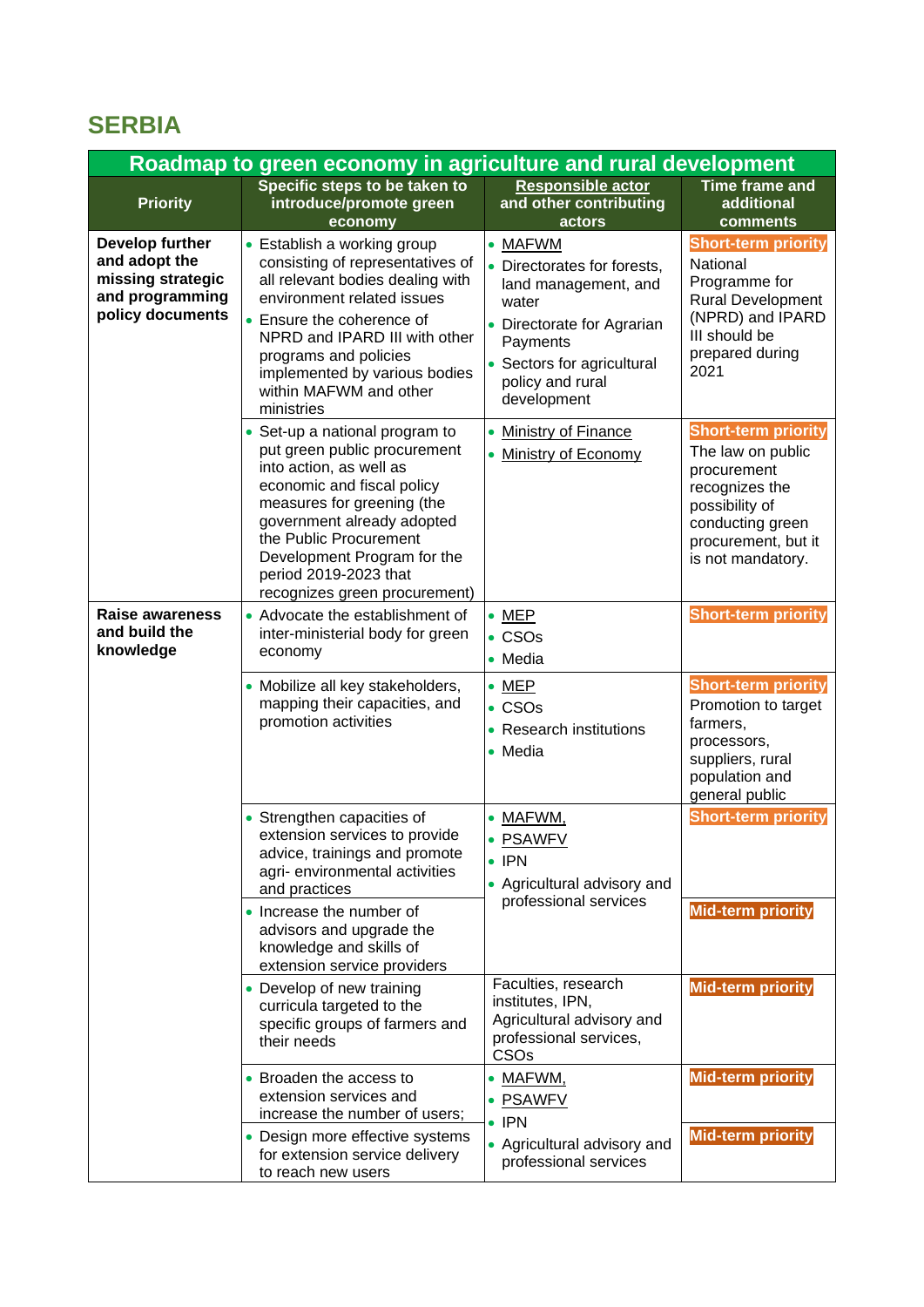| Roadmap to green economy in agriculture and rural development                                                                                  |                                                                                                                                                                                                                                                                                                  |                                                                                                                                                                             |                                                                                                                                                                                |
|------------------------------------------------------------------------------------------------------------------------------------------------|--------------------------------------------------------------------------------------------------------------------------------------------------------------------------------------------------------------------------------------------------------------------------------------------------|-----------------------------------------------------------------------------------------------------------------------------------------------------------------------------|--------------------------------------------------------------------------------------------------------------------------------------------------------------------------------|
| <b>Priority</b>                                                                                                                                | Specific steps to be taken to<br>introduce/promote green<br>economy                                                                                                                                                                                                                              | Responsible actor<br>and other contributing<br>actors                                                                                                                       | <b>Time frame and</b><br>additional<br>comments                                                                                                                                |
|                                                                                                                                                | • Train public administrators at<br>different levels of government,<br>CSOs, regional development<br>agencies, LAGs, to strengthen<br>programming capacities and to<br>ensure that the specifics<br>needs, opportunities and<br>interests of various sectors and<br>social groups are considered | Ministry of public<br>$\bullet$<br>administration and local<br>self-government<br>$\bullet$ MEP<br>$\bullet$ MAFWM<br>• Standing conference of<br>cities and municipalities | <b>Short-term priority</b>                                                                                                                                                     |
| Raise awareness<br>on agri-<br>environmental<br>issues and<br>resource<br>management                                                           | • Promoting of the green<br>economy concept among<br>farmers, processors,<br>distributors, suppliers, other<br>entrepreneurs, employees in<br>the related institutions, and<br>public<br>• Dissemination of informative<br>material                                                              | • Research and<br>knowledge transfer<br>institutions,<br>$\cdot$ CSOs<br>$\bullet$ Media                                                                                    | <b>Short-term priority</b><br>(continuous process)                                                                                                                             |
| Improve the legal<br>framework by<br>adapting laws<br>related to the<br>green economy<br>concept and<br>supporting<br>efficient<br>enforcement | • Revision and consolidation of<br>legal framework<br>• Adopt missing laws and bylaws<br>governing the green economy<br>concept supporting the efficient<br>application of laws through<br>more effective supervision                                                                            | • MAFWM<br>• Other Ministries and<br>governmental bodies in<br>charge with<br>environmental issues                                                                          | <b>Short-term priority</b>                                                                                                                                                     |
| <b>Facilitate better</b><br>integration of<br>agri-<br>environmental<br>objectives within<br>the agricultural<br>policy                        | • Increase the number of<br>measures<br>• Expand the number of<br>beneficiaries and better target<br>objectives<br>• Increase the budgetary<br>allocations<br>• Accreditation of the other<br>IPARD measures (AE,<br>LEADER, rural infrastructure)<br>for next programming period                | • MAFWM<br>• Directorate for Agrarian<br>Payments<br>• Sector for rural<br>development<br>• Ministry of Finance                                                             | <b>Short-term priority</b><br>The agri-<br>environmental<br>schemes should<br>include long-term<br>contracts with<br>farmers and go<br>beyond the<br>mandatory<br>requirements |

#### **Additional insights…**

➢A national program to put green public procurement into action should be prepared, as well as economic and fiscal policy measures for greening the economy in order to stimulate the creation of new jobs. ➢Include green economy performance indicators and set specific targets for agro-environmental policy

assessment.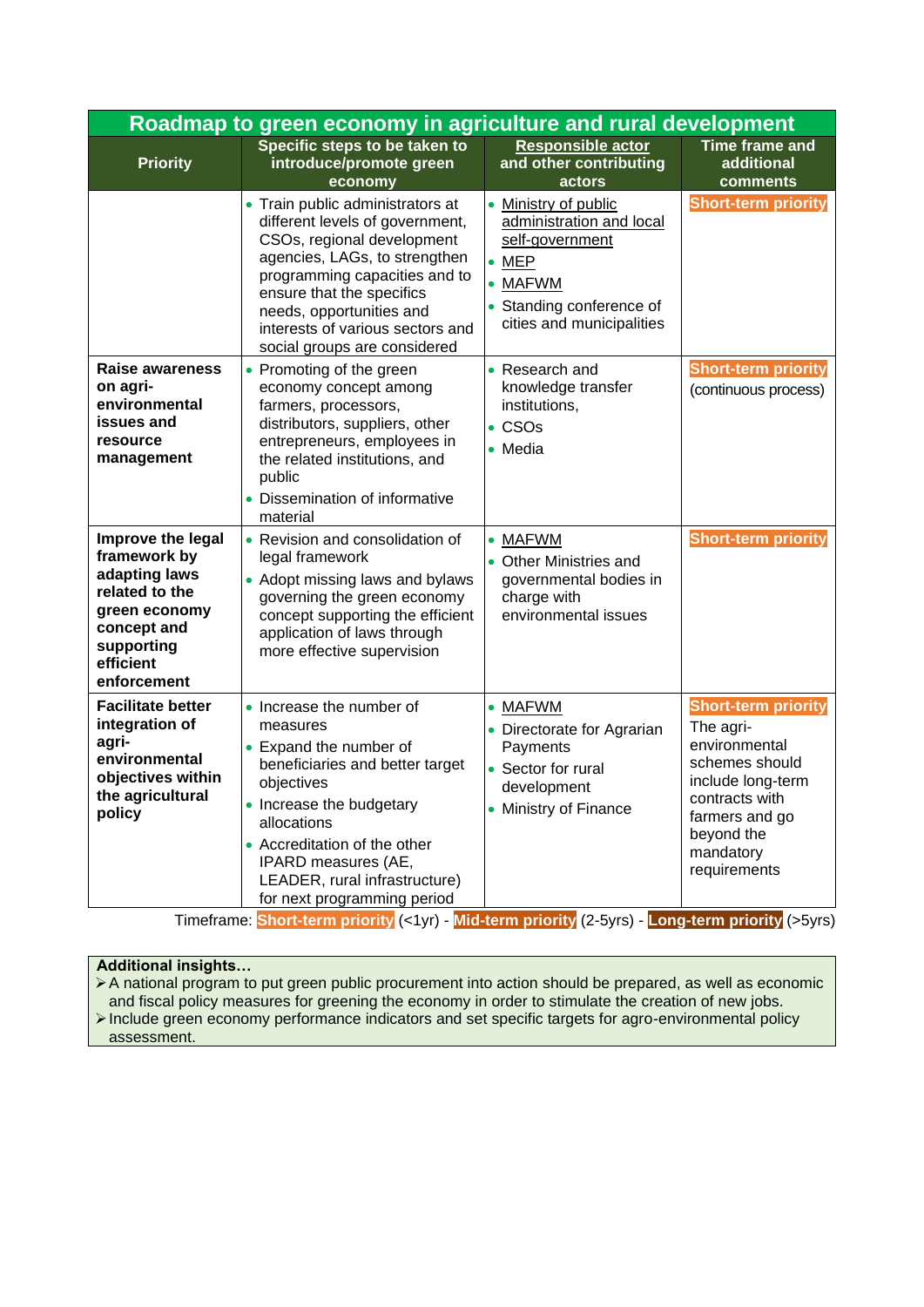### **REGIONAL WORKING GROUP**

**Regional coordinator: Aleksandra Martinovska Stojcheska** (Faculty of Agricultural Sciences and Food, Ss. Cyril and Methodius University in Skopje, North Macedonia,  $\boxtimes$  amartinovska@fznh.ukim.edu.mk) **Regional consultant: Darko Znaor** (Independent Agri-Environmental Consultant, Croatia, ⊠ darko@znaor.eu)

#### **ALBANIA**

**National Working Group coordinator: Edvin Zhllima** (Agricultural University of Tirana, Faculty of Economics and Agribusiness, ⊠ ezhllima@ubt.edu.al) **National Working Group members: Tatjana Dishnica** (Agricultural University of Tirana, Faculty of Agriculture and Environment) **Enver Isufi** (Institute of Biologic Agriculture) **Vitor Malutaj** (AgroPuka Association)

#### **BOSNIA AND HERZEGOVINA**

**National Working Group coordinator: Sabahudin Bajramović** (University of Sarajevo, Faculty of Agriculture and Food Sciences, ⊠ s.bajramovic@ppf.unsa.ba) **National Working Group members: Gordana Rokvić** (University of Banja Luka, Faculty of Agriculture) **Tomislav Majić** (LINK Mostar) **Slaviša Jelisić** (LIR Evolucija Banja Luka, Executive Director of Agency for Consultation)

#### **KOSOVO**

**National Working Group coordinator: Lavdije Sopi** (Consult Engineering LLC, ⊠ lavdijesopi@gmail.com) **National Working Group members: Basri Hyseni** (Independent consultant) **Edisona Franca** (Network of Organizations for Rural Development of Kosovo) **Raba Mehmeti** (Network of Organizations for Rural Development of Kosovo)

#### **MONTENEGRO**

**National Working Group coordinator:**

**Aleksandra Martinović** (University of Donja Gorica, Faculty of Food Technology, Food Safety and Ecology,  $\boxtimes$  aleksandra.martinovic@udg.edu.me)

**National Working Group members:**

**Jovo Radulović** (Network for Rural Development of Montenegro) **Miodrag Karadžić** (NGO Association of young ecologists of Nikšić) **Dušan Babić** (NGO Zupa in the heart)

#### **NORTH MACEDONIA**

**National Working Group coordinator: Ana Kotevska** (Faculty of Agricultural Sciences and Food, Ss. Cyril and Methodius University in Skopje,  $\boxtimes$  a.kotevska@fznh.ukim.edu.mk) **National Working Group members: Dragi Dimitrievski** (Association of Agricultural Economists of North Macedonia) **Menka Spirovska** (DEKONS EMA DOO, Skopje)

**Stevan Orozovic** (National Federation of Farmers)

#### **SERBIA**

**National Working Group coordinator: Natalija Bogdanov** (University of Belgrade, Faculty of Agriculture, ⊠ natalija@agrif.bg.ac.rs) **National Working Group members: Dejan Mijatov** (Local Economic Development Office, Novi Kneževac) **Vladimir Janković** (UNECOOP) **Anica Marcikić** (U.G. Rural Educational Center, Bikovo, Subotica)